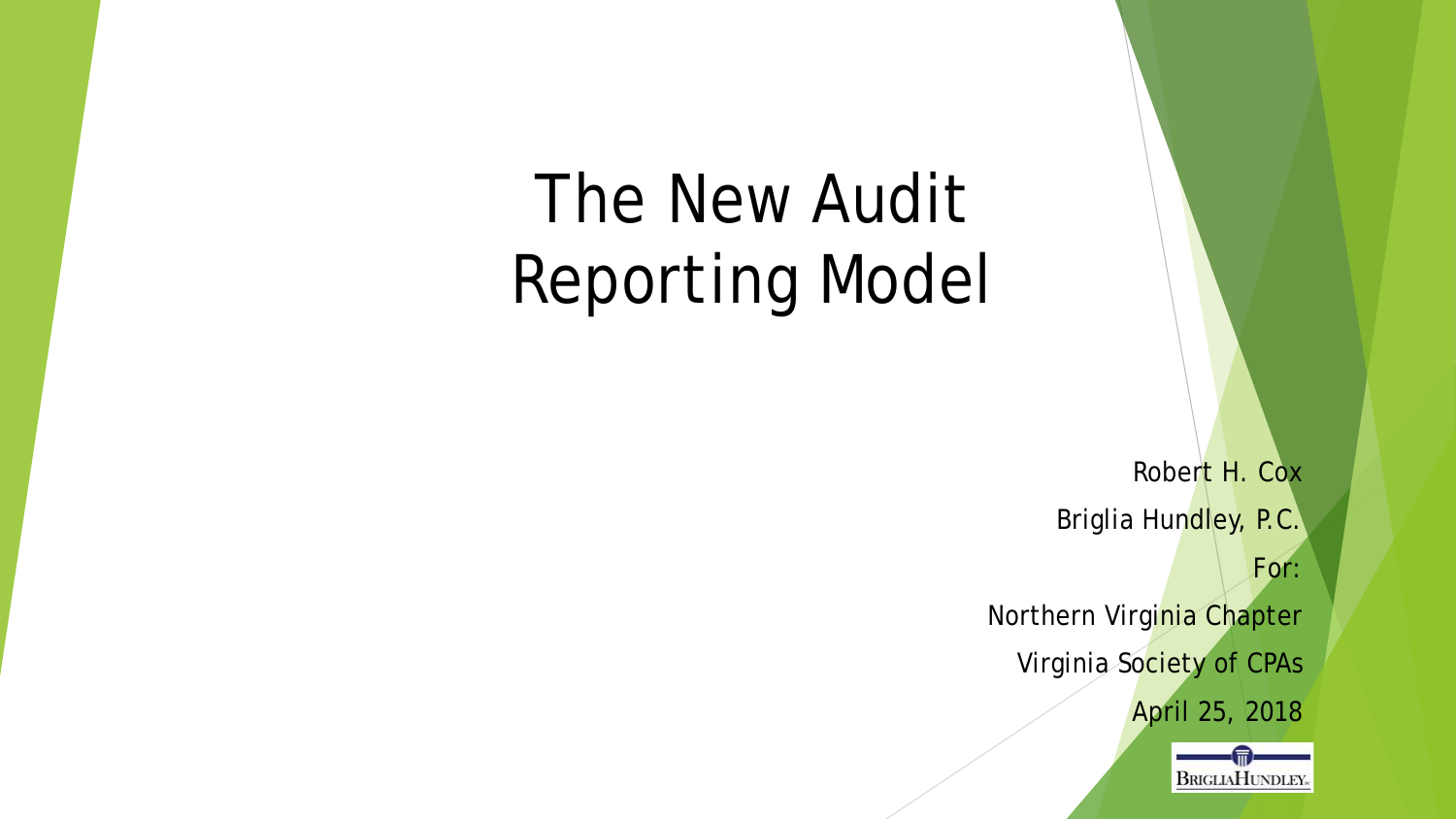## **Objectives**

- Overview of the requirements relating to audit participant reporting (effective for 2017)
	- ▶ Information about Engagement Partners (audit reports issued on or after 1/1/17)
	- Information about accounting firms that participate in audits of issuers (audit reports issued on or after 6/30/17)
- Understand key changes to the auditor's report that are effective for audits of fiscal years ending on or after 12/15/17, including:
	- Determination and reporting of auditor tenure
	- New ICFR explanatory language
- Understand new Critical Audit Matters "CAM" requirements for 2018
- Understand similarities and differences of new international and proposed AICPA changes to the audit report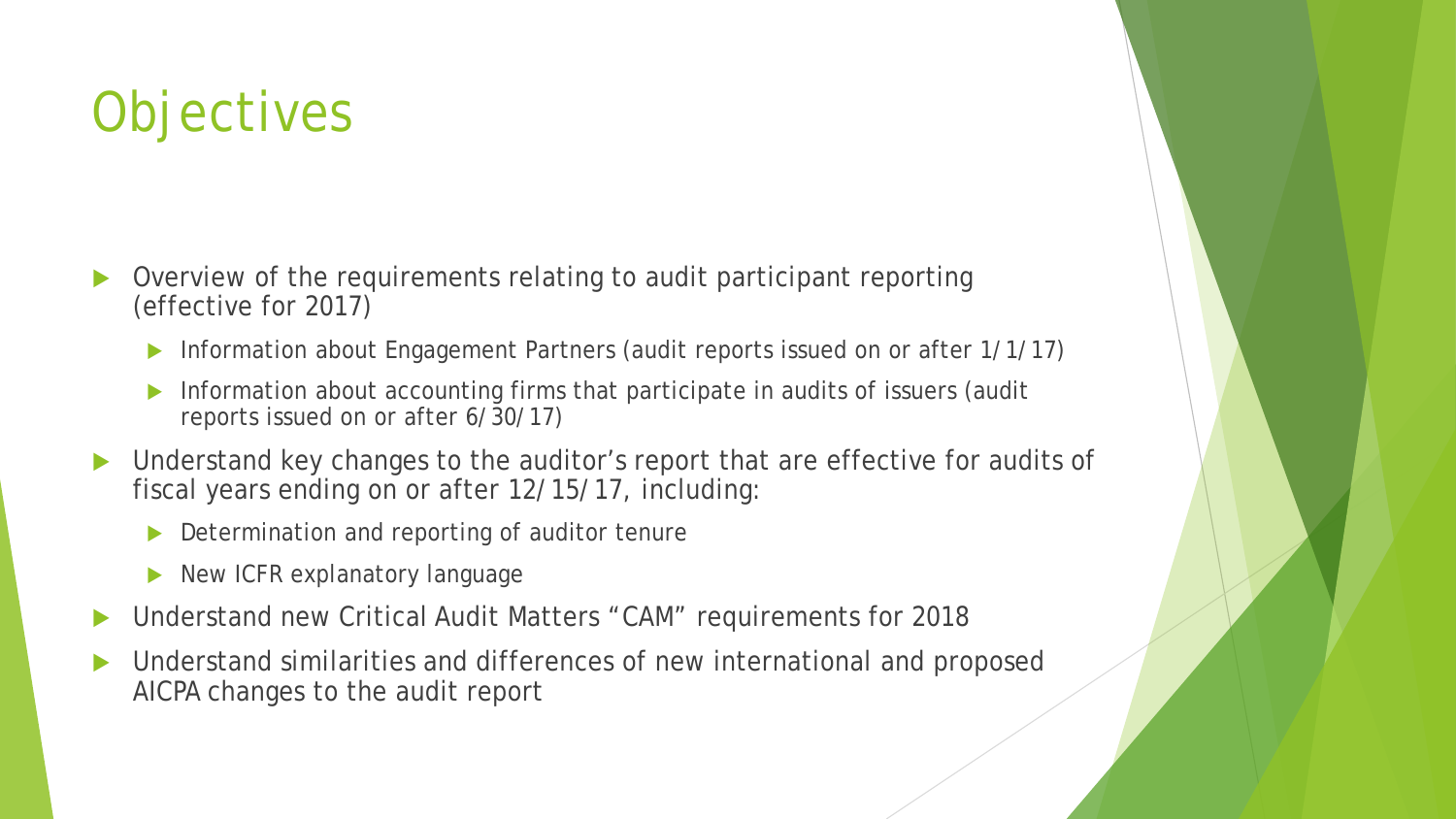### Overview of Form AP Reporting

- ▶ PCAOB Rule 3211: Each PCAOB registered public accounting firm must provide information about engagement partners and accounting firms that participate in audits of issuers by filing Form AP, *Auditor Reporting Of Certain Audit Participants*, for each audit report issued by the firm for an issuer.
- Form AP is due by the  $35<sup>th</sup>$  day after the date the audit report is first included in a document filed with the SEC.
- If the audit report is first included in a registration statement filed with the SEC under the Securities Act, the firm is required to file Form AP by the 10<sup>th</sup> day after the date the audit report is first included in a document filed with the SEC.
- Rule 3211 requires the filing of a report on Form AP regarding an *audit report* only the first time the *audit report* is included in a document filed with the *Commission*.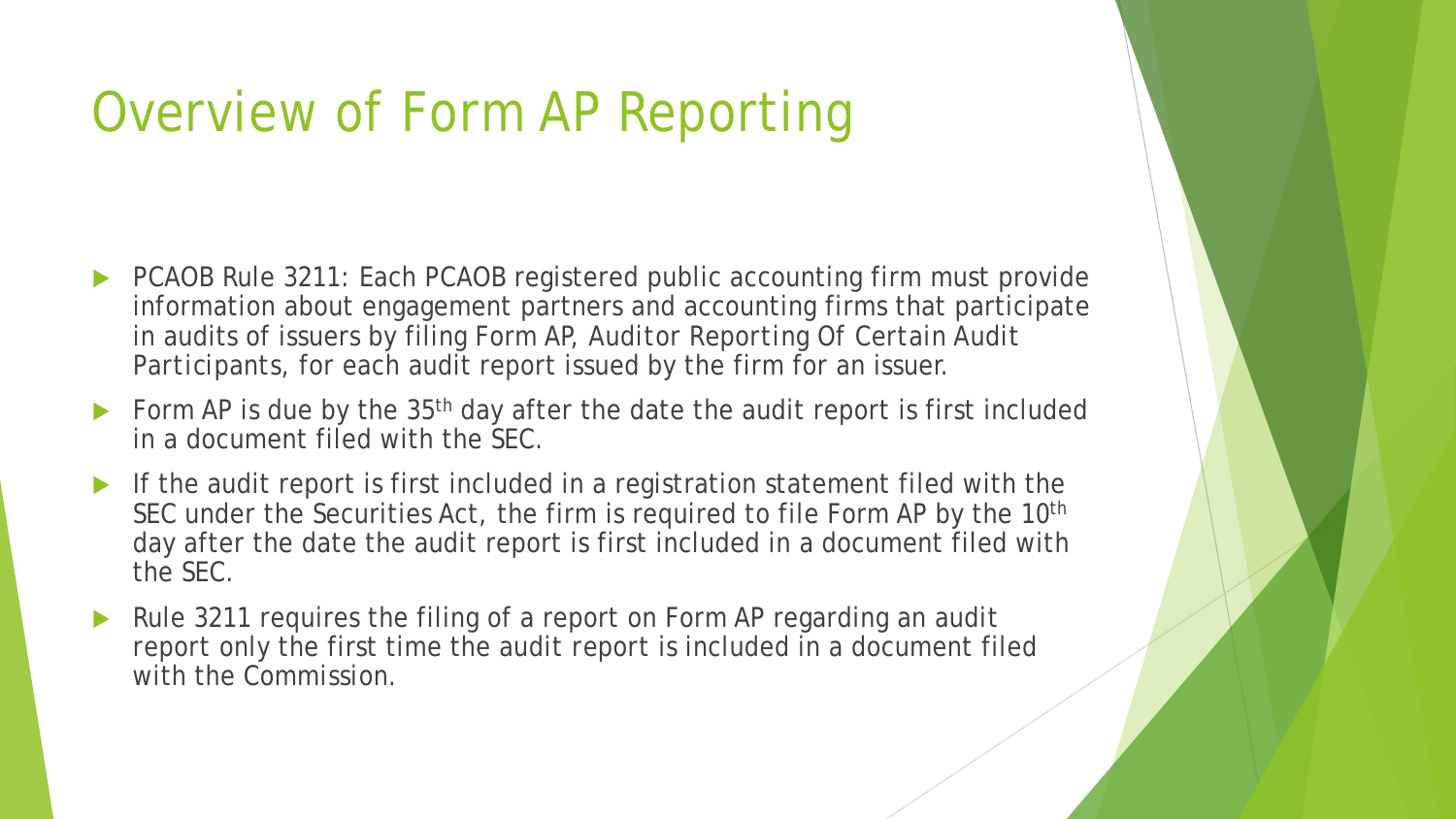### PCAOB Overview

- Nonprofit corporation established by Congress (Sarbanes-Oxley Act of 2002)
- Oversees the audits of public companies and broker-dealers
- No accounting firm may prepare or issue an audit report for a public company or an SEC-registered broker-dealer without being registered with the PCAOB
	- $\blacktriangleright$  Previously the profession was self-regulated
- Mission is to protect the interests of investors and public interest in the preparation of informative, accurate, and independent audit reports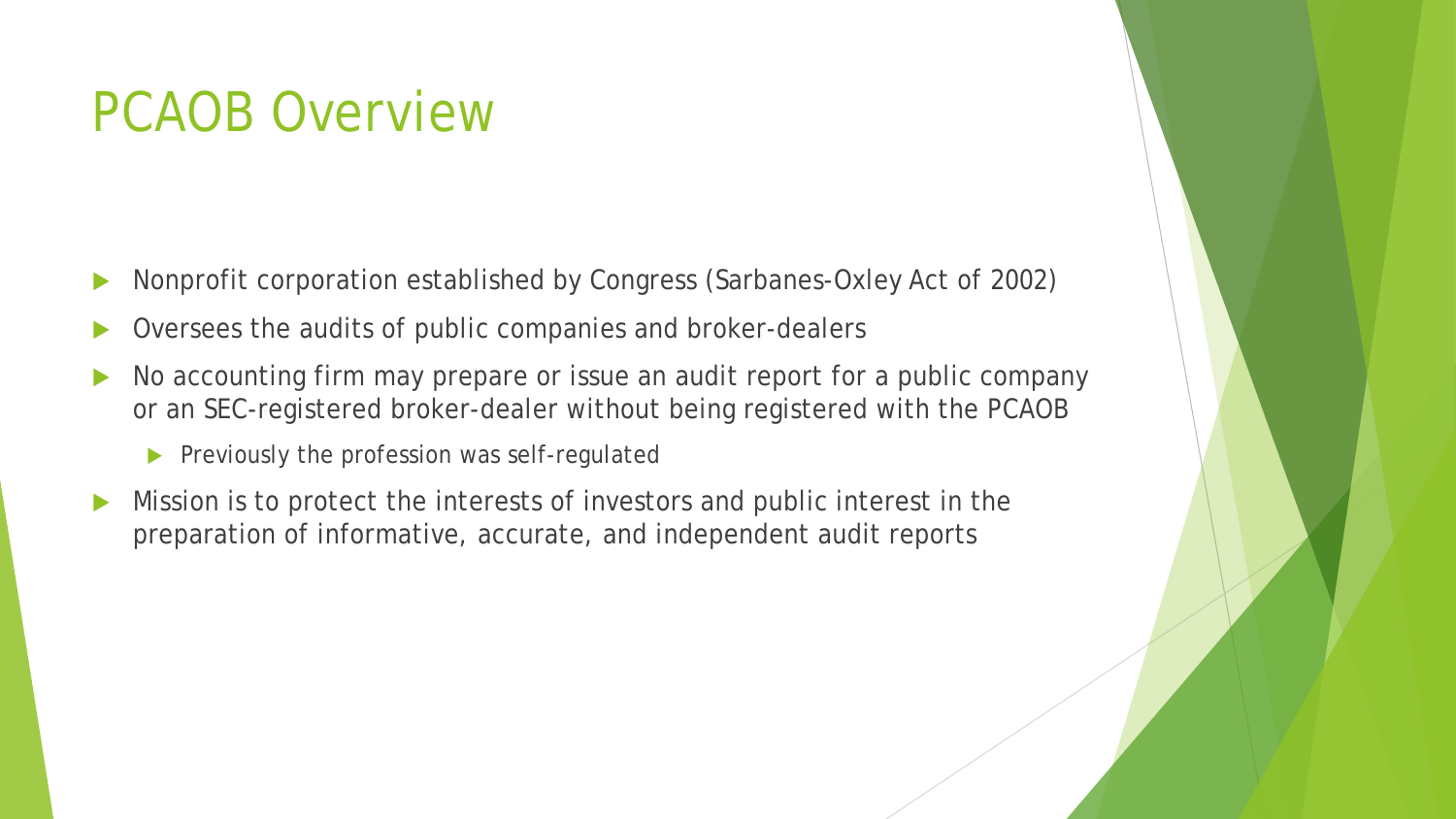## PCAOB Organization

- **Chair and Five Board Members Appointed by the SEC**
- Two of the Five Members are CPAs
- Staggered Five Year Terms
- Headquartered In Washington, D.C.
- ▶ 800+ Personnel in Offices Throughout the U.S.

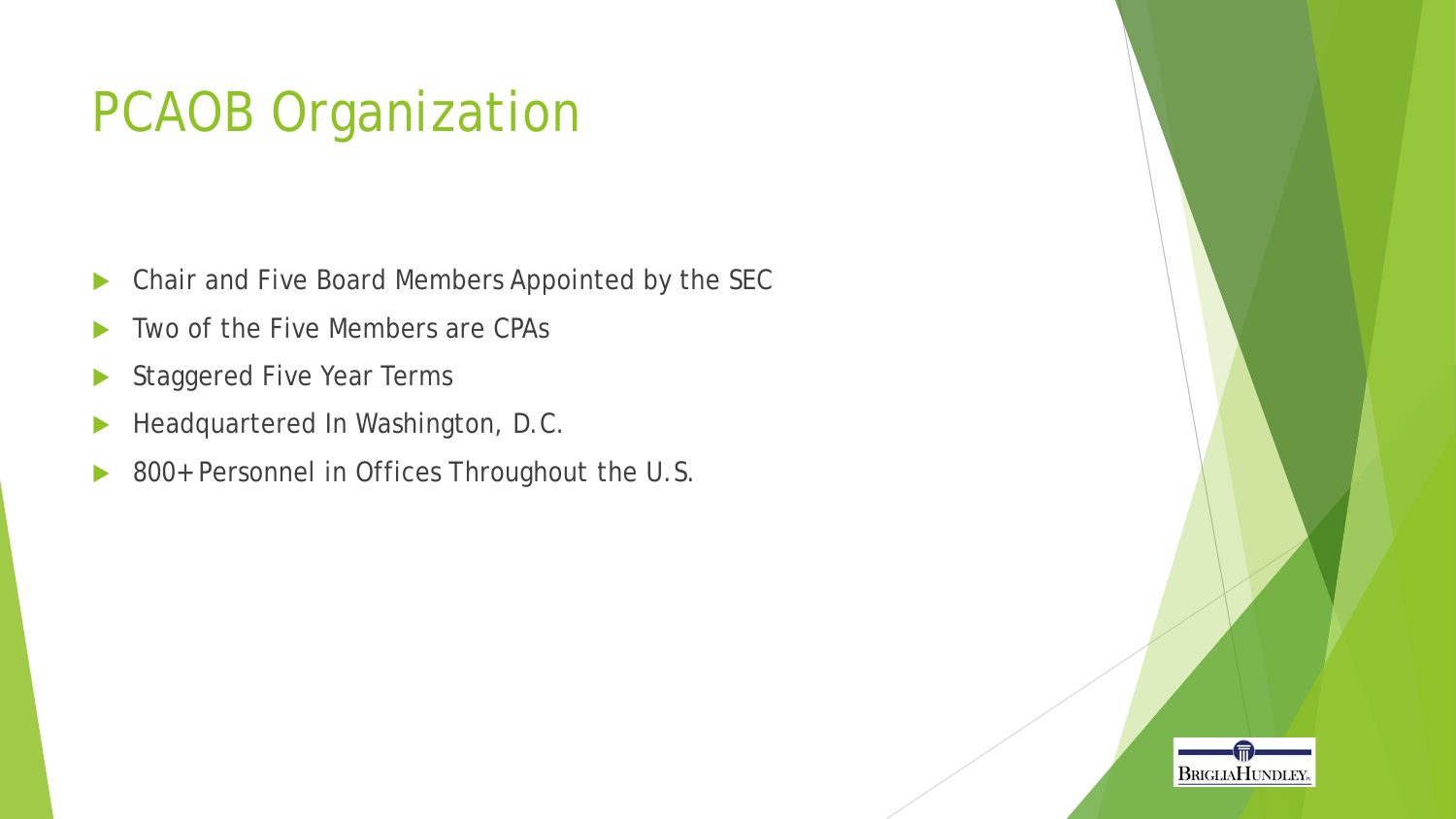## Registration

- More than 2,000 firms registered with the PCAOB
- More than 1,100 domestic firms
- More than 900 non-U.S. firms located in 89 jurisdictions

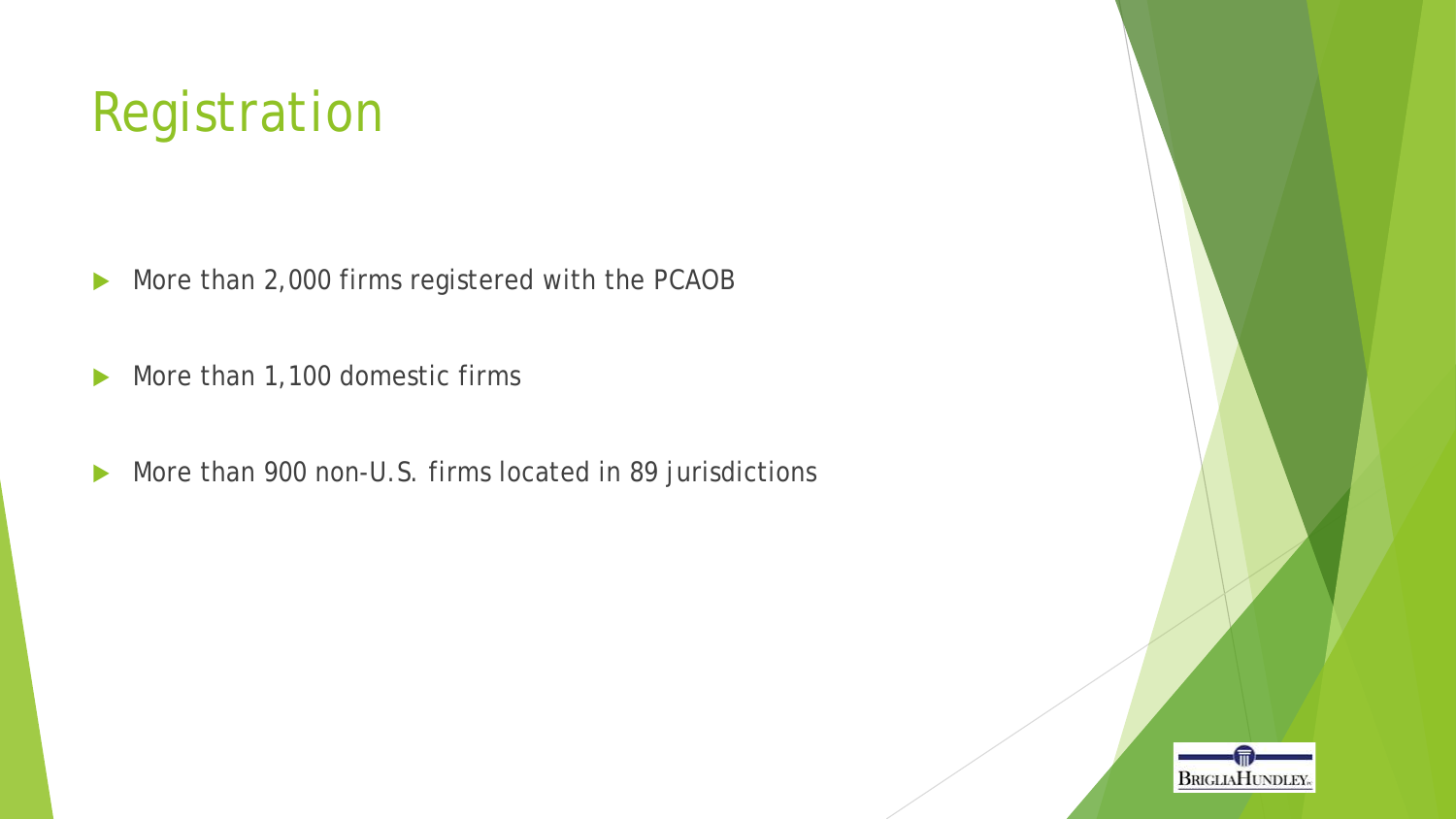### **Standards**

- ▶ PCAOB sets auditing and related professional practice standards
- ▶ Upon its creation in 2002, PCAOB adopted AICPA's Generally Accepted Auditing Standards (GAAS) and called them PCAOB Auditing Standards.
- Has replaced GAAS standards over the years.
- Standards drafted by PCAOB, adopted by Board, and approved by SEC

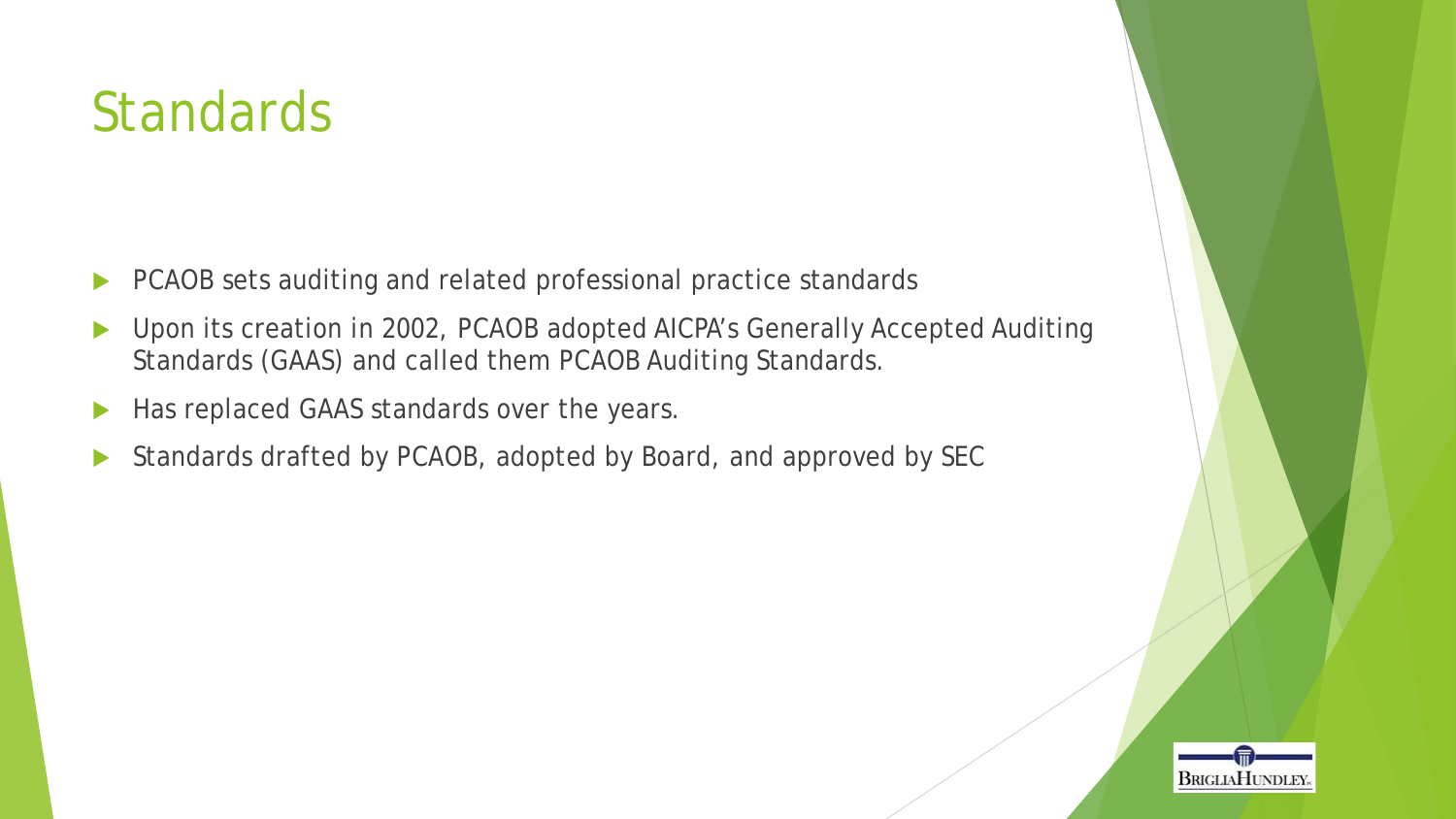### Key New Standards

- 2016: PCAOB adopted Rule 3211, *Auditor Reporting of Certain Audit Participants*. Firms required to file Form AP listing names of audit engagement partners, as well as information about other audit firms that participate in the audits. Fully effective March 2018:
	- Filing date is 35 days after the date the auditor's report is first included in a document filed with the SEC (IPO – 10 days).
	- Information on Form AP is available on a searchable database on PCAOB website.
- ▶ June 2017: PCAOB adopted AS 3101, "The Auditor's Report on an Audit of Financial Statements When the Auditor Expresses an Unqualified Opinion":
	- October 2017: Approved by SEC; goes into effect for auditor's reports as of 2017 calendar year end.
	- First significant changes to auditor reporting in over 70 years.
	- Similar changes have been made by other organizations, including the International Auditing and Assurance Standards Board.

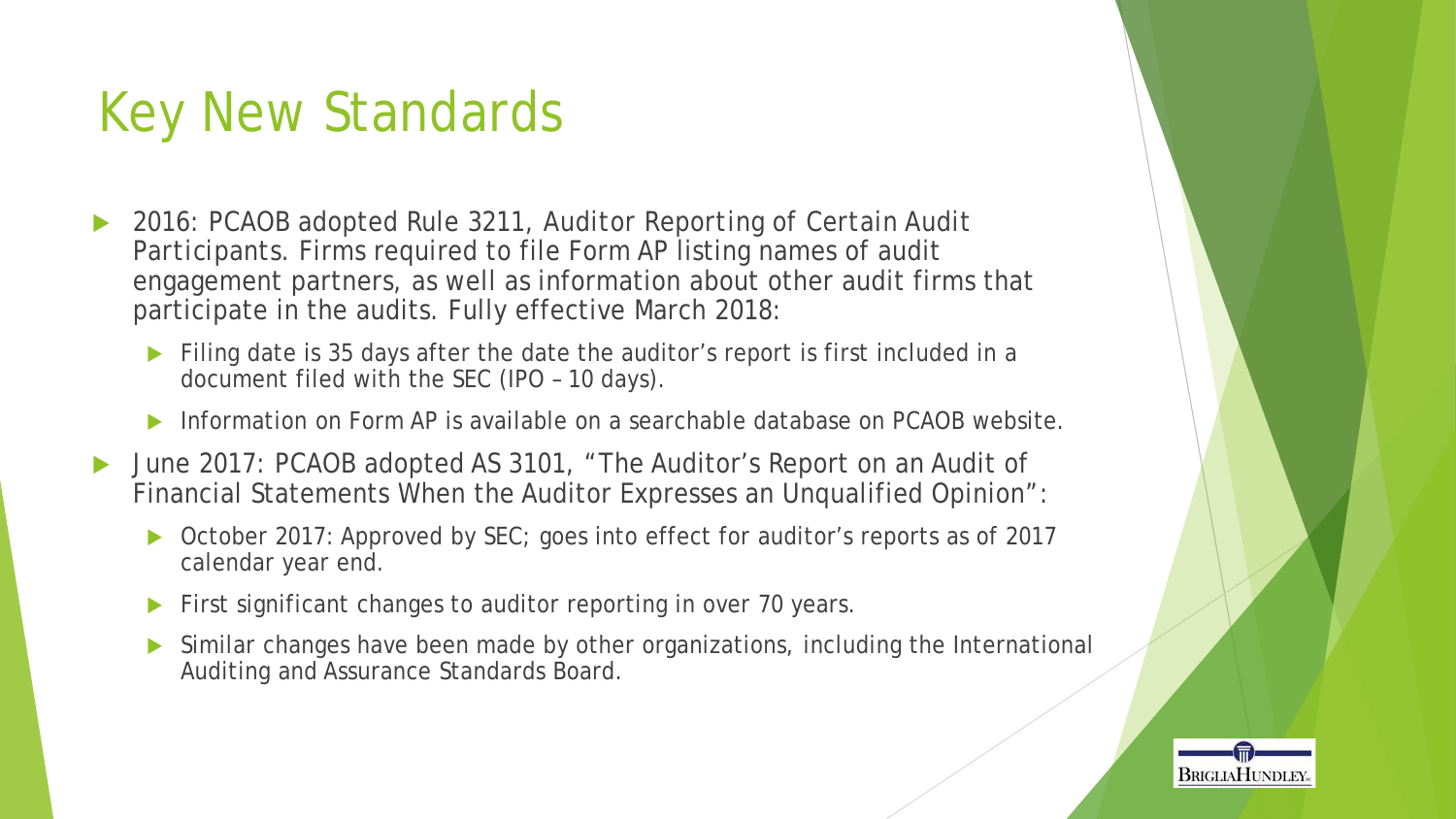## PCAOB Rule 3211: *Auditor Reporting of Certain Audit Participants*

- (a) For each audit report it issues for an issuer, a registered public accounting firm must file with the Board a report on Form AP in accordance with the instructions to that form.
	- Note 1: A Form AP filing is not required for an audit report of a registered public accounting firm that is referred to by the principal auditor in accordance with AS 1205, *Part of the Audit Performed by Other Independent Auditors*.
	- Note 2: Rule 3211 requires the filing of a report on Form AP regarding an audit report only the first time the audit report is included in a document filed with the Commission. Subsequent inclusion of precisely the same audit report in other documents filed with the Commission does not give rise to a requirement to file another Form AP. In the event of any change to the audit report, including any change in the dating of the report, Rule 3211 requires the filing of a new Form AP the first time the revised audit report is included in a document filed with the Commission.
- (b) Form AP is deemed to be timely filed if—
- The form is filed by the 35<sup>th</sup> day after the date the audit report is first included in a document filed with the Commission; *provided*, *however*, that
- ▶ 2. If such document is a registration statement under the Securities Act, the form is filed by the 10<sup>th</sup> day after the date the audit report is first included in a document filed with the Commission.
- (c) Unless directed otherwise by the Board, a registered public accounting firm must file such report electronically with the Board through the Board's Web-based system.
- (d) Form AP shall be deemed to be filed on the date that the registered public accounting firm submits a Form AP in accordance with this rule that includes the certification in Part VI of Form AP.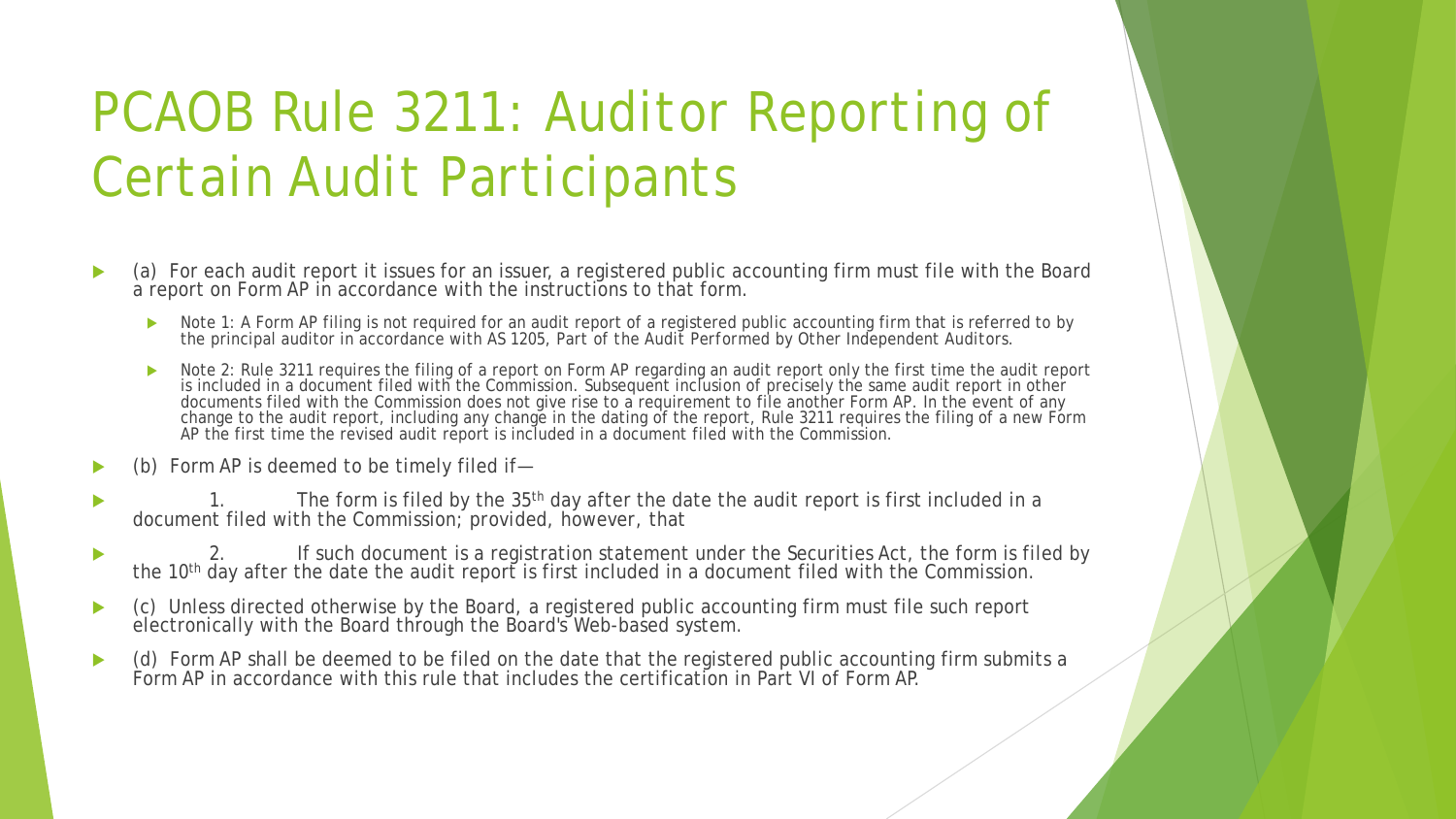### Amendments to Form AP

- Amendments to Form AP are required to:
	- Correct information that was incorrect at the time the form was filed *(i.e*., if the wrong engagement partner was identified on Form AP, the firm is required to amend the filing to identify the correct engagement partner.
	- $\triangleright$  Provide information that was omitted from the form and was required to be provided at the time the form was filed.
	- A firm may file an amendment pursuant to Rule 3210 and the Form AP instructions.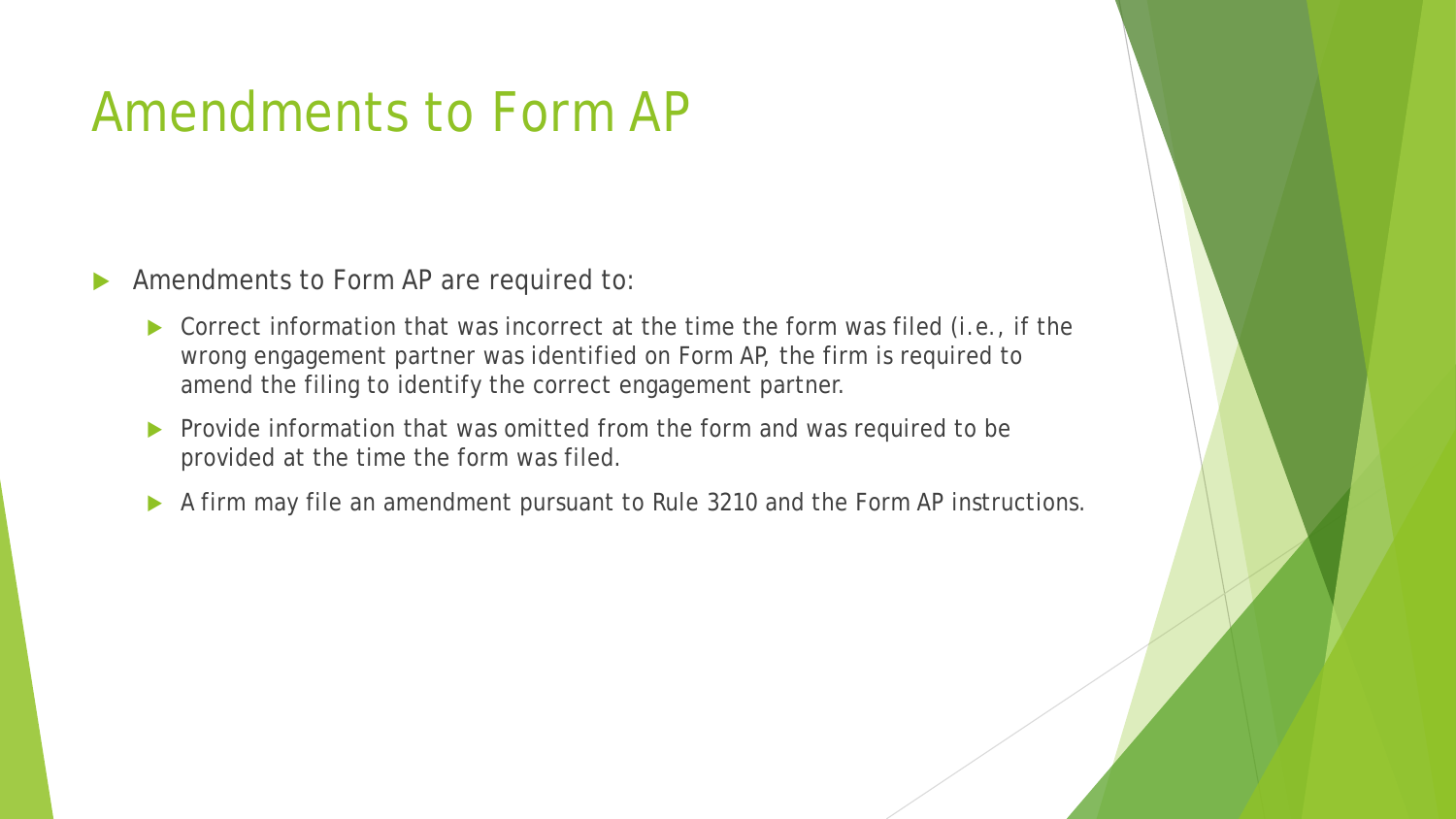## Engagement Partner Disclosure on Form AP

 Form AP requires the following information about the engagement partner on the most recent period's audit:

Name

- Partner ID
	- ▶ Unique 10-digit identifier assigned by the firm to each partner who serves as engagement partner for issuer audits, and any Partner IDs previously associated with the engagement partner.
		- $\blacktriangleright$  If an engagement partner previously associated with one registered public accounting firm associates with a new firm, the new firm must assign a new Partner ID to the engagement partner.
		- If the engagement partner was previously identified on Form AP by a different Partner ID, the new firm must report on a Form AP the new Partner ID and all Partner IDs previously associated with the engagement partner.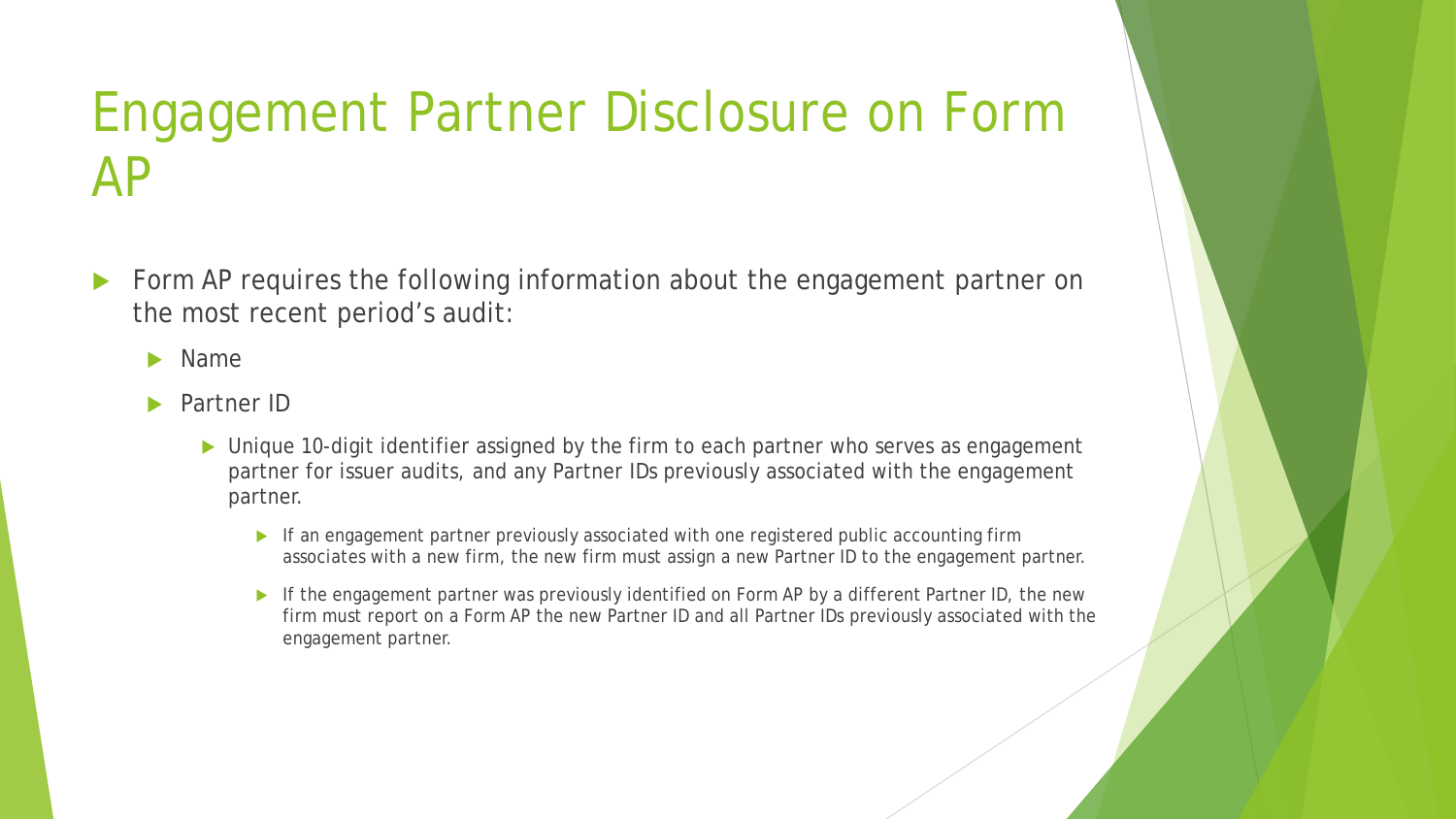## Other Accounting Firm Disclosure on Form AP

- Form AP requires information to be reported if one or more accounting firms participated in the audit.
- ▶ "Other accounting firm" means: (1) a registered public accounting firm other than the firm filing Form AP, or (2) any other person or entity that opines on the compliance of any entity's financial statements with an applicable financial reporting framework.
- Disclosure of other accounting firms is required irrespective of the other accounting firm's affiliation with the firm filing Form AP. Accordingly, other accounting firms include affiliated firms such as firms in a global network, and nonaffiliated firms.
- An "other accounting firm" participated in the audit if: (1) the principal auditor assumes responsibility for the work and report of the other accounting firm as described in AS 1205, *Part of the Audit Performed by Other Independent Auditors*; or (2) the other accounting firm or any of its principals or professional employees was subject to supervision under AS 1201, *Supervision of the Audit Engagement*.
- If other accounting firms participated in the audit, the firm filing Form AP is required to compute the extent of participation of each other accounting firm in the most recent period's audit as a percentage of total audit hours.
	- For each accounting firm that participated in the audit that individually contributed 5% or more of total audit hours, the firm filing Form AP is required to report the other accounting firm's: legal name, city and state of the headquarters' office, Firm ID, and percentage of total audit hours.
	- For other accounting firms that individually contributed less than 5% of total audit hours, Form AP requires disclosure of: (1) the total number of other accounting firms that individually contributed less than 5% of total audit hours, and (2) the percentage of total audit hours that all such firms contributed, expressed as either a specific percentage or within the range of percentages listed in the form instructions.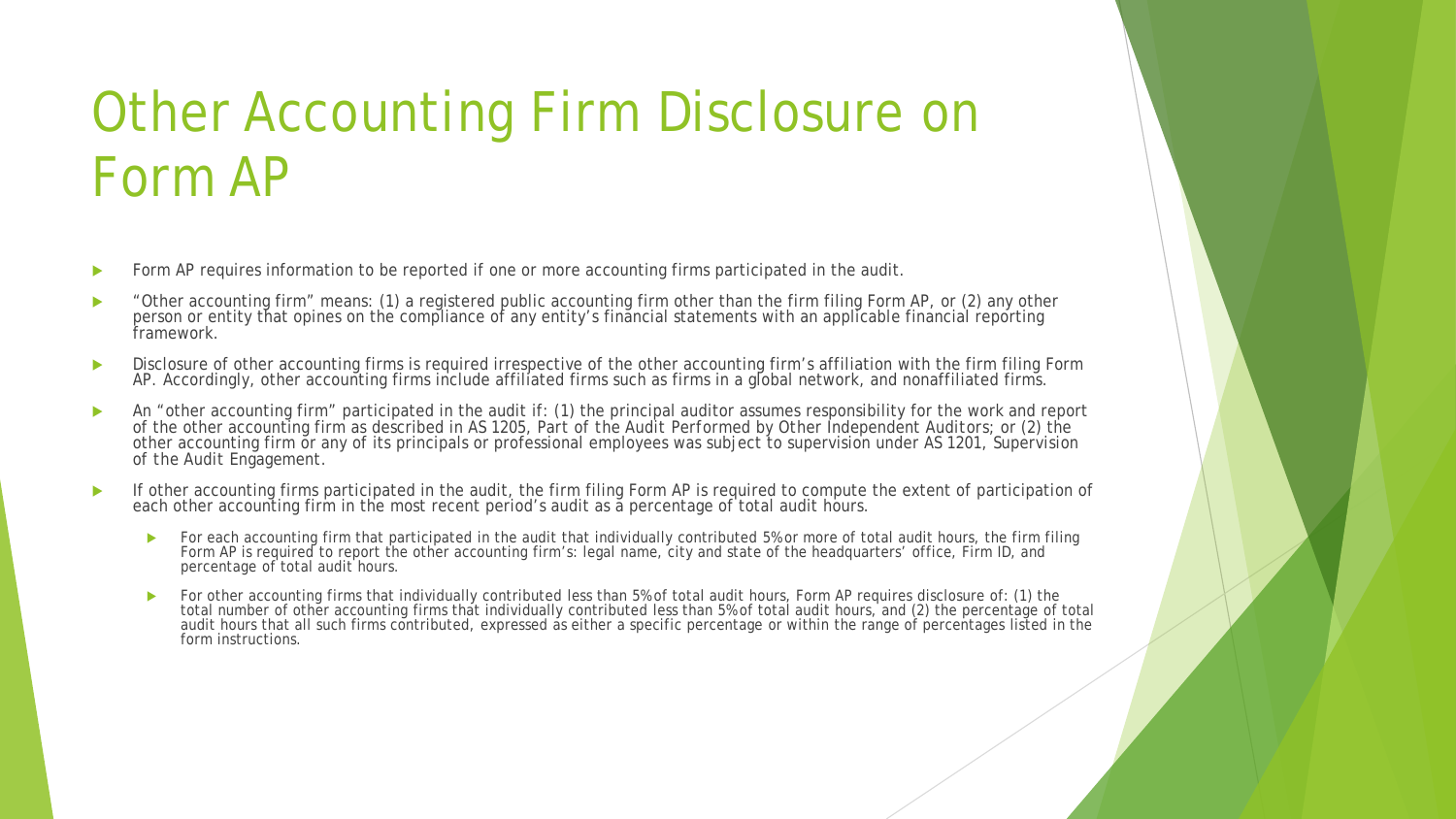### AS 3101 – The New Auditor's Report

- AS 3101, *The Auditor's Report on an Audit of Financial Statements When the Auditor Expresses an Unqualified Opinion.*
- PCAOB first proposed changes in audit reports in 2013 and received extensive feedback on the proposals. Some thought changes went too far and others thought they did not go far enough.
- May 2016: PCAOB re-proposed the standard, offering ways to enhance the auditor's report to make it more informative for investors by requiring auditors to provide additional information.
- June 2017, the PCAOB adopted the new auditor reporting standard.
- SEC approved the new standard in October 2017.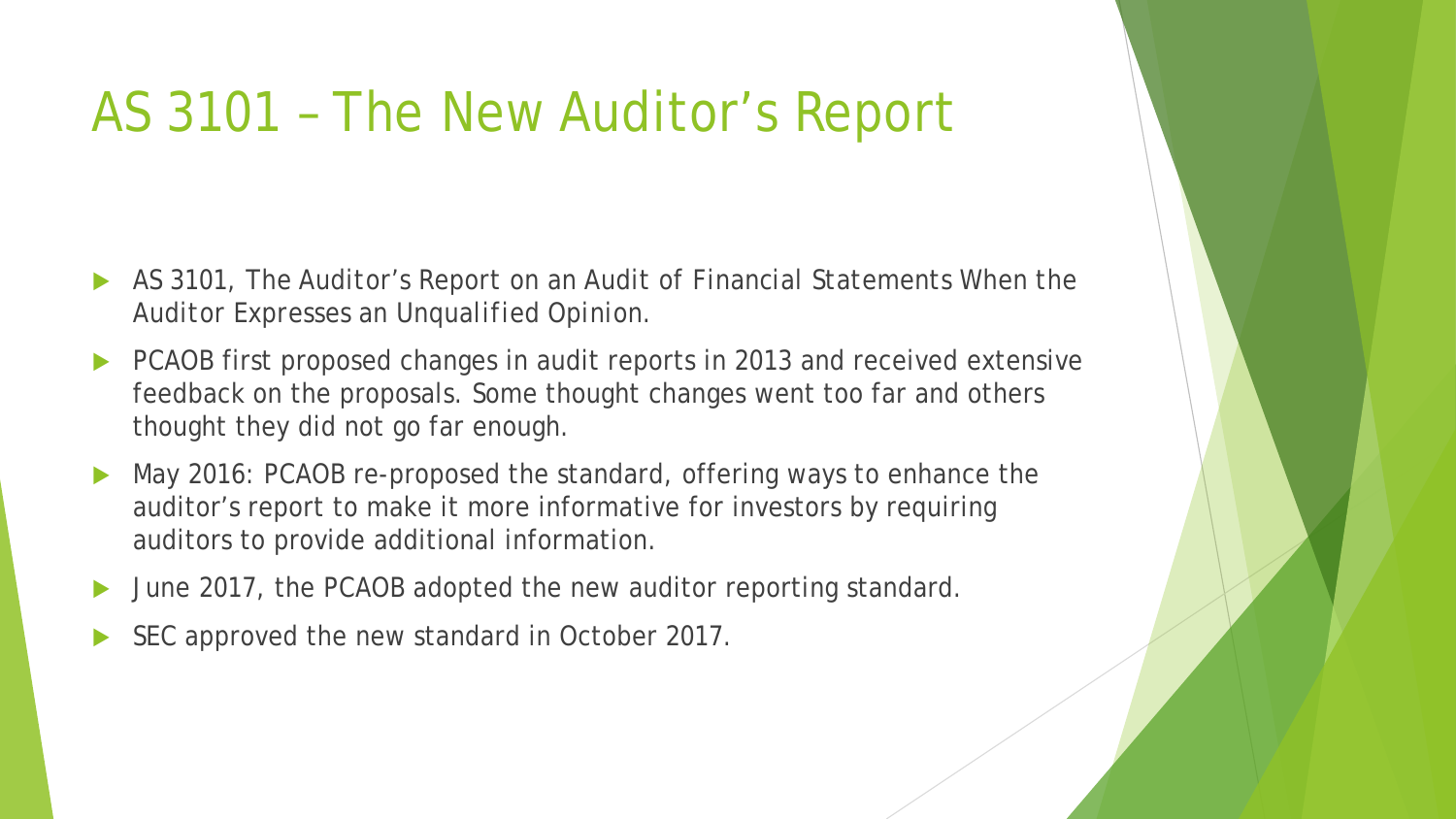## AS 3101 – The New Auditor's Report Key Changes

- Retains existing "pass/fail" opinion, but makes significant changes to the form and content of the report.
- Changes make a number of improvements that are primarily intended to clarify the auditor's role and responsibilities related to the audit, provide additional information about the auditor, and make the auditor's report easier to read.
- Year-end 2017: Auditors required to disclose audit firm tenure, highlight auditor responsibility towards detecting error and fraud, highlight independence and compliance with securities laws, and change the order of the paragraphs to make the audit opinion first.
- 2019: For certain audits, auditors required to include a description of critical audit matters ("CAM"), as defined, in their reports.

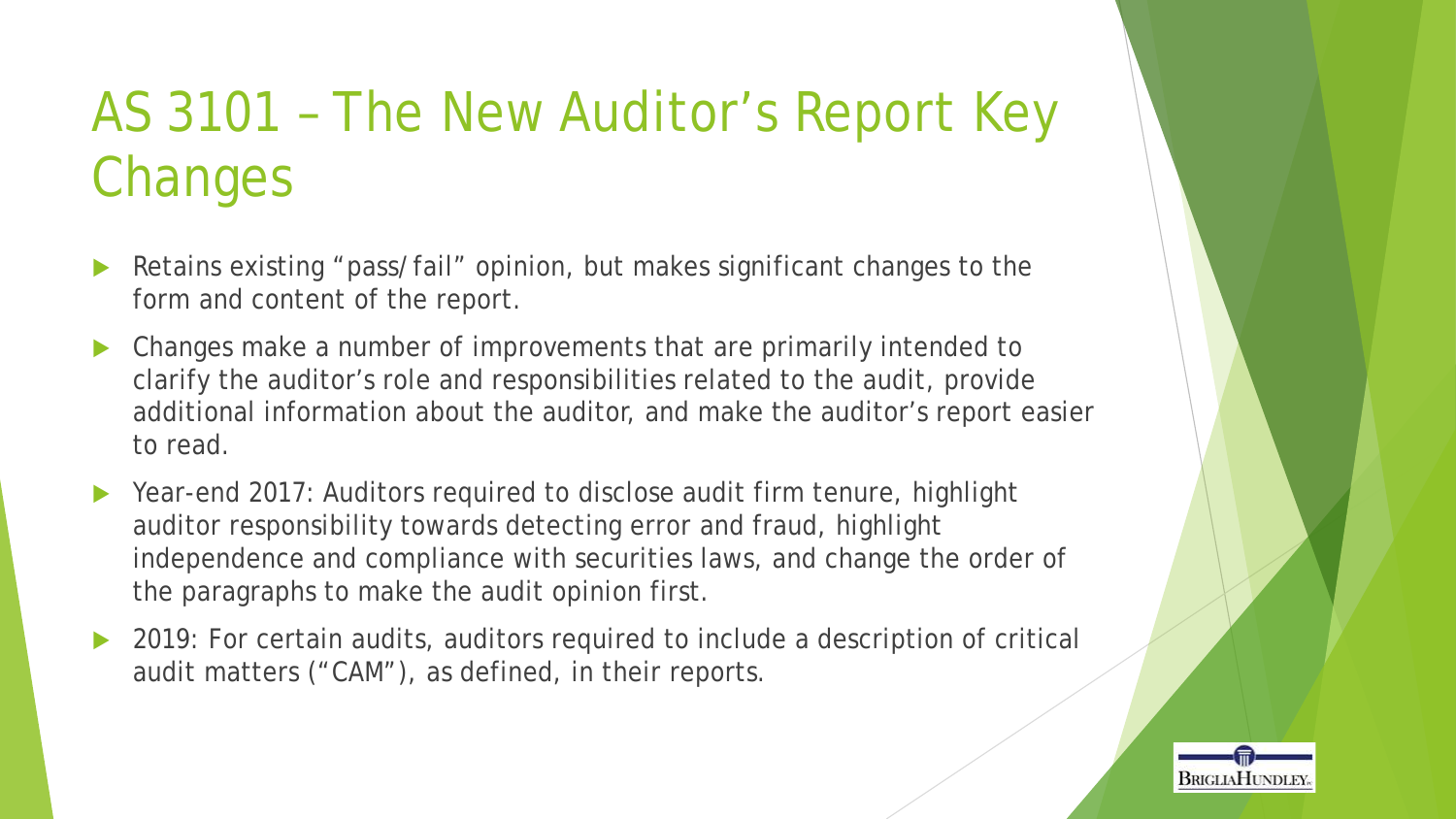## AS 3101 – Changes Effective December 15, 2017

- Basic Elements and Form of Auditor's Report
	- Required order of the "Opinion on the Financial Statements" and "Basis for Opinion" sections
	- ▶ Section titles
	- Required addressee
	- $\blacktriangleright$  Indication that the notes are part of the financial statements
	- Statement on auditor independence
	- New phrase "whether due to error or fraud"
	- New language about the nature of the audit that aligns with the risk assessment standards
	- Auditor tenure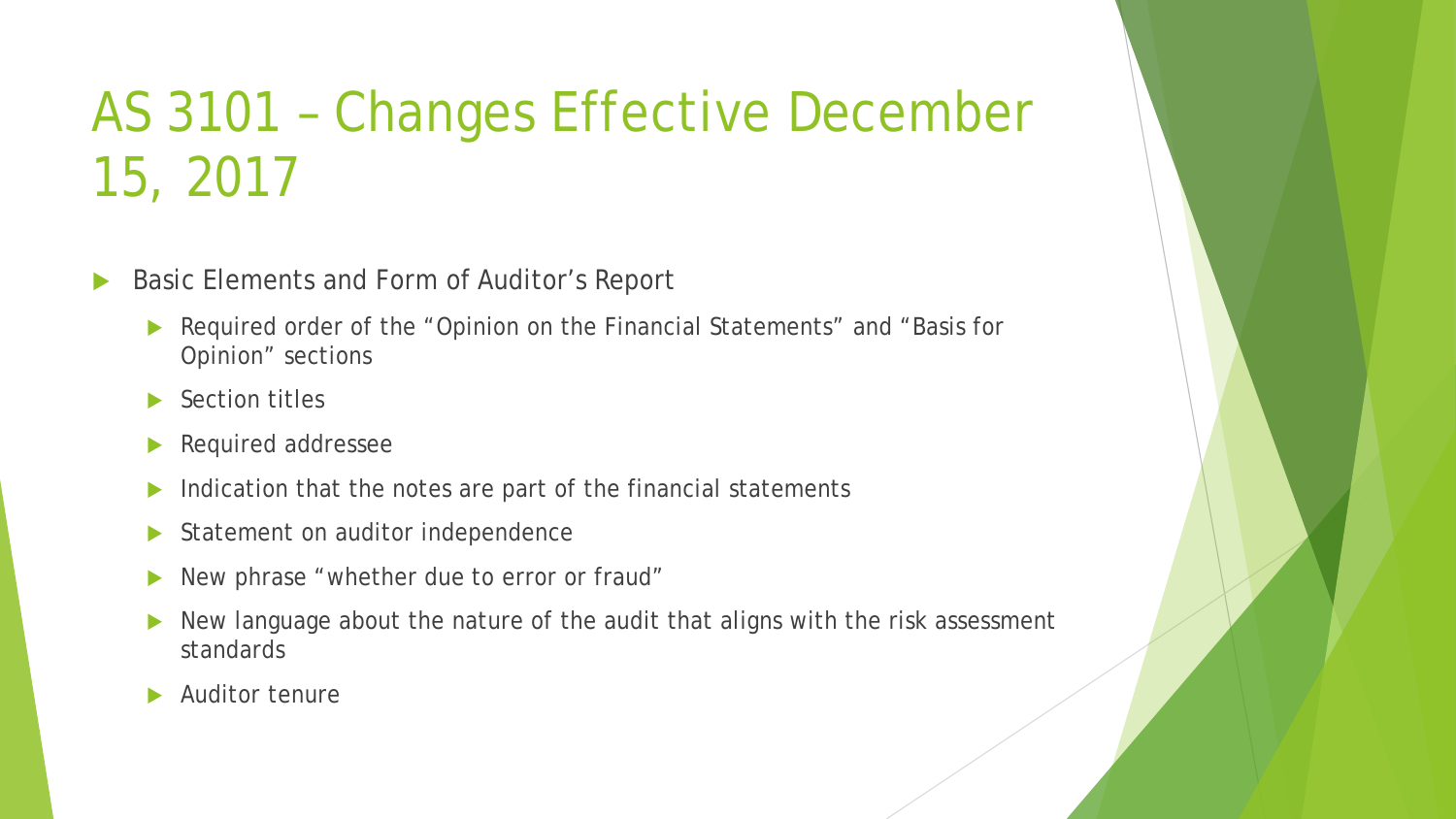### Form of the Auditor's Report

- AS 3101.08-.09 require that the Opinion on the Financial Statements section be the first section, immediately followed by the Basis for Opinion section.
- Allows for consistency in the location of the Opinion on the Financial Statements and Basis for Opinion sections, with flexibility for other elements of the auditor's report, such as auditor tenure and emphasis paragraphs.
- The order of the remaining sections of the auditor's report is not specified.
- Section titles have been added to the report to guide the reader. AS 3101.08- .09 require titles for the Opinion on the Financial Statements and Basis for Opinion sections, respectively.
- Other requirements for titles appear where the content of the relevant section is specified.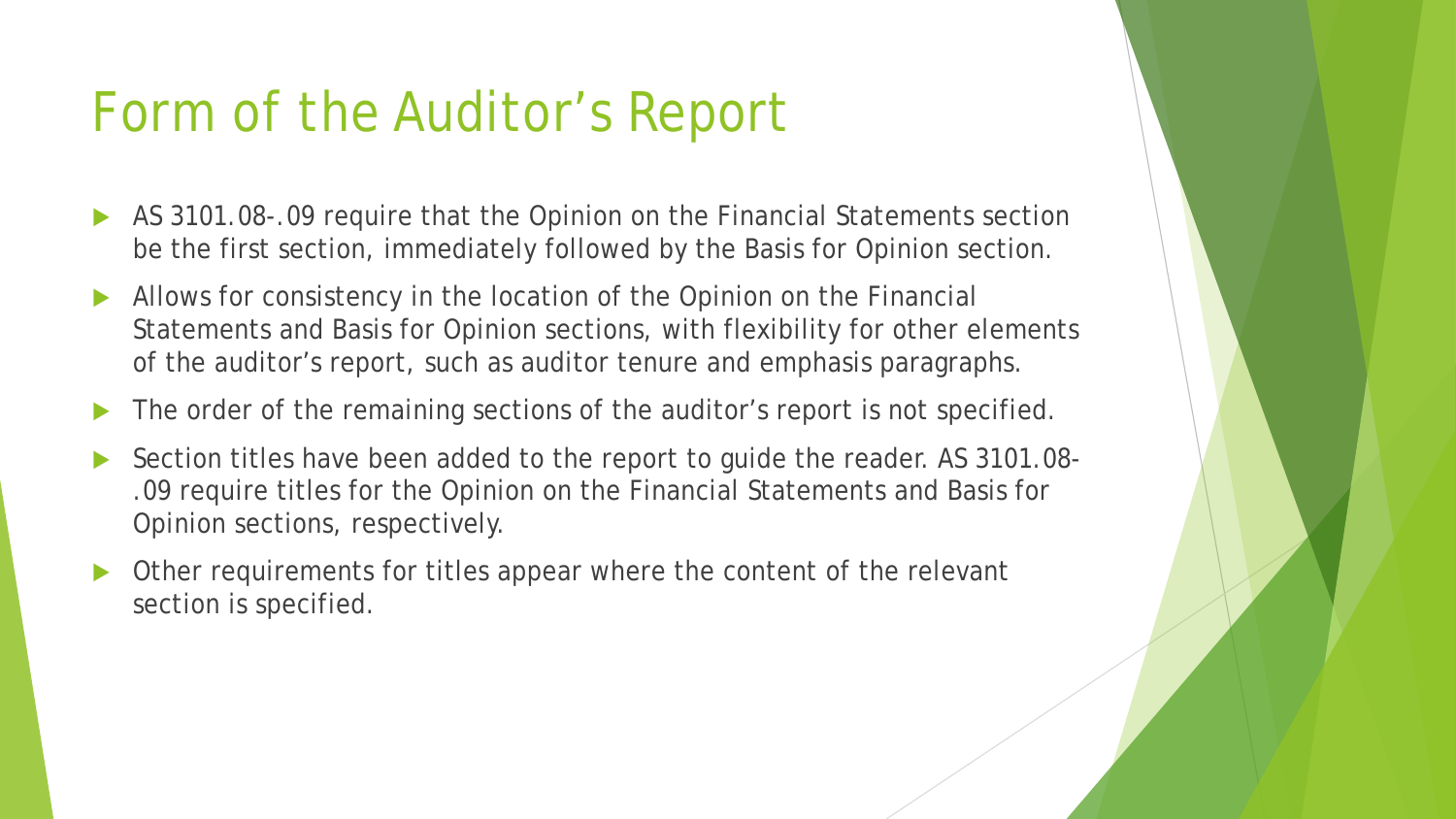### Addressee

- AS 3101.07 requires the auditor's report to be addressed to the shareholders and the board of directors, or equivalents for companies not organized as corporations.
- ▶ The auditor's report may include additional addressees. Since inclusion of additional addressees is voluntary, auditors can assess, based on the individual circumstances, whether or not to include additional addressees in the auditor's report.
- For example, for companies not organized as corporations, the auditor's report would generally be addressed to:
	- (1) the plan administrator and plan participants for benefit plans;
	- (2) the directors (or equivalent) and equity owners for brokers or dealers; and
	- (3) the trustees and unit holders or other investors for investment companies organized as trusts.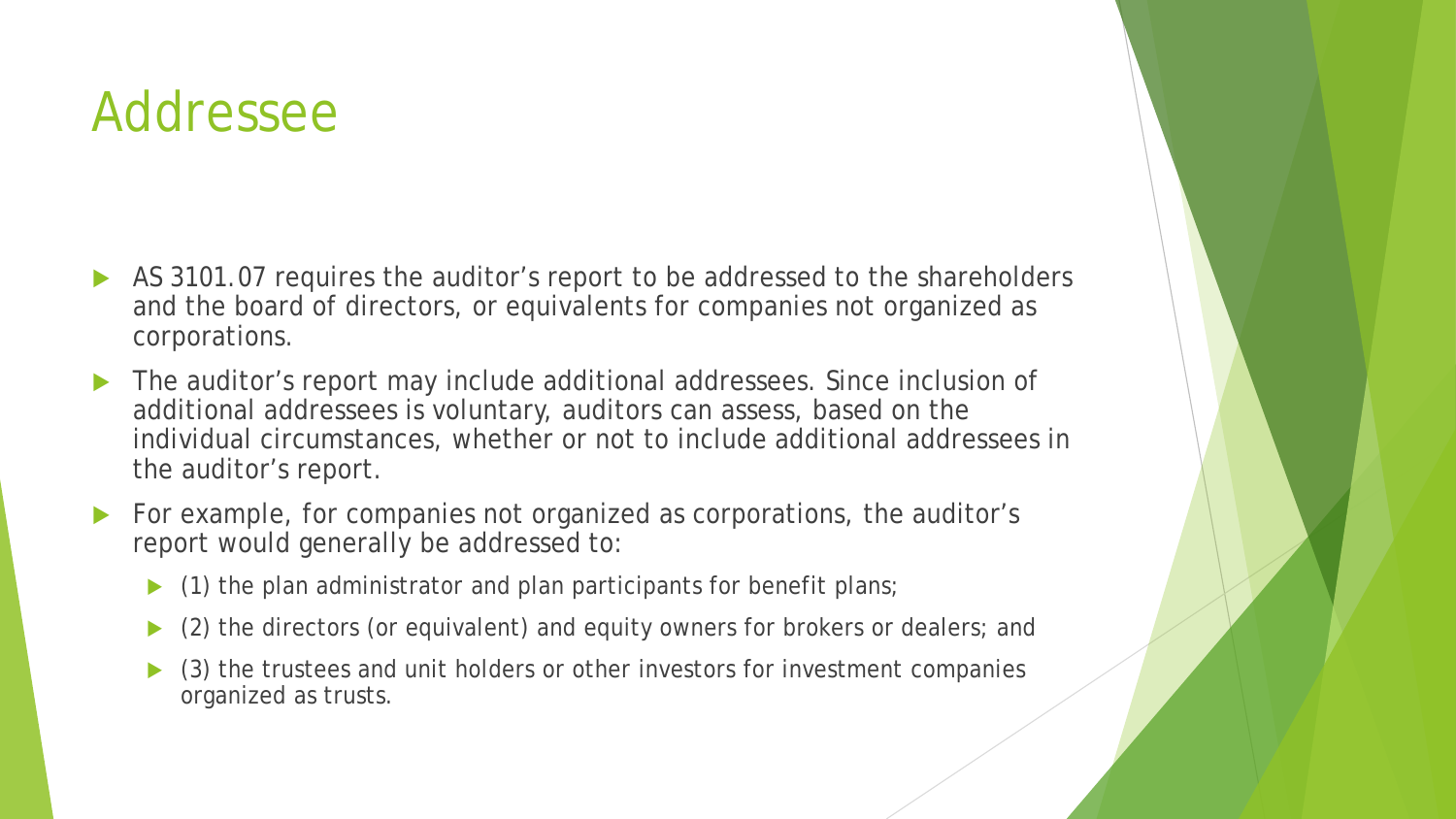### Auditor Independence

- AS 3101.09 requires a statement in the Basis for Opinion section that the auditor is a public accounting firm registered with the PCAOB (United States) and is required to be independent with respect to the company in accordance with the U.S. federal securities laws and the applicable rules and regulations of the SEC and the PCAOB.
- The statement is required to be in the Basis for Opinion section.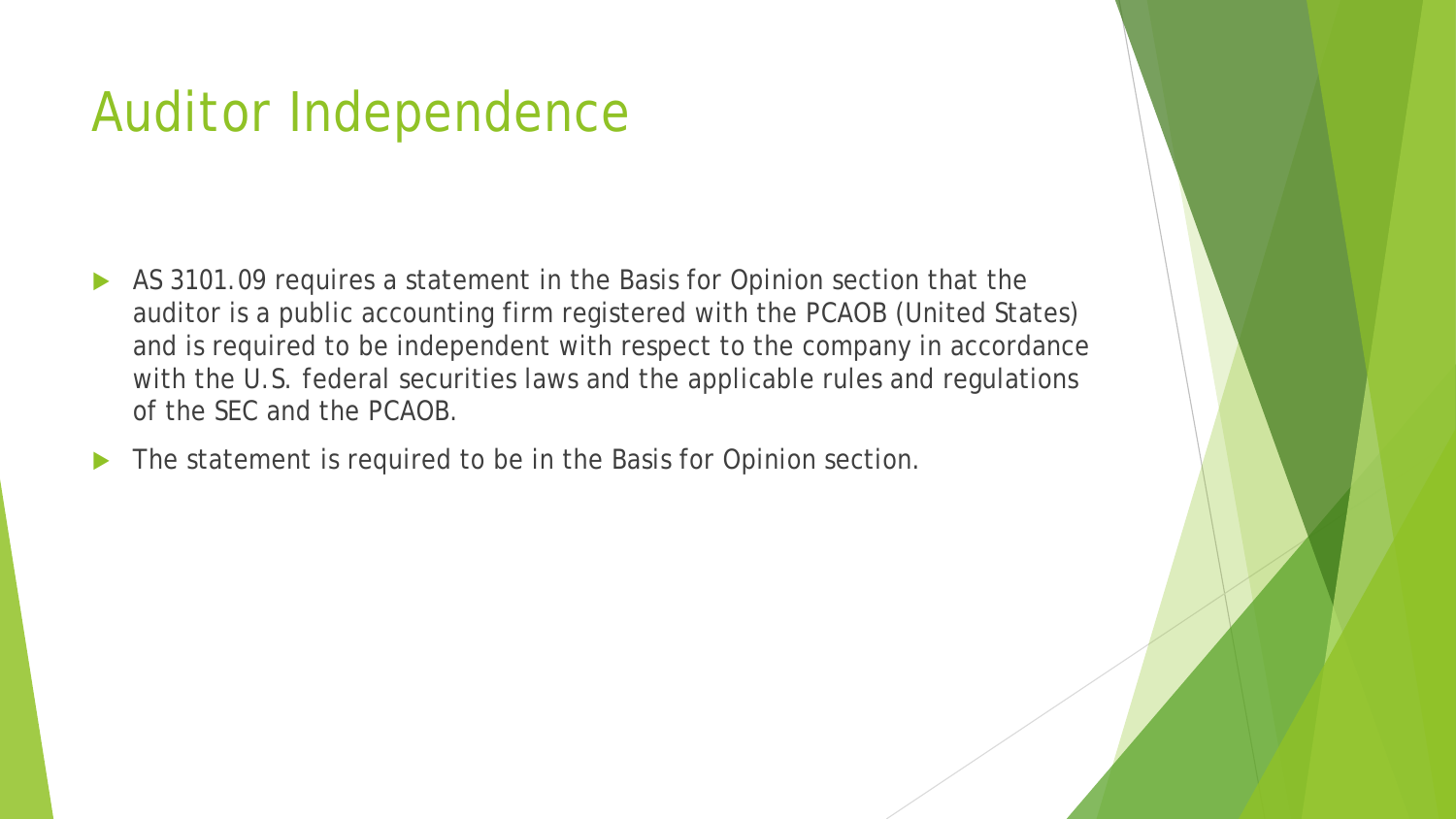### Basic Elements – Other Enhancements

- Added new phrase *whether due to error or fraud*, when describing the auditor's responsibility under PCAOB standards to obtain reasonable assurance about whether the financial statements are free of material misstatement.
- Deposited description of the nature of the audit to align with the language in the PCAOB's risk assessment standards.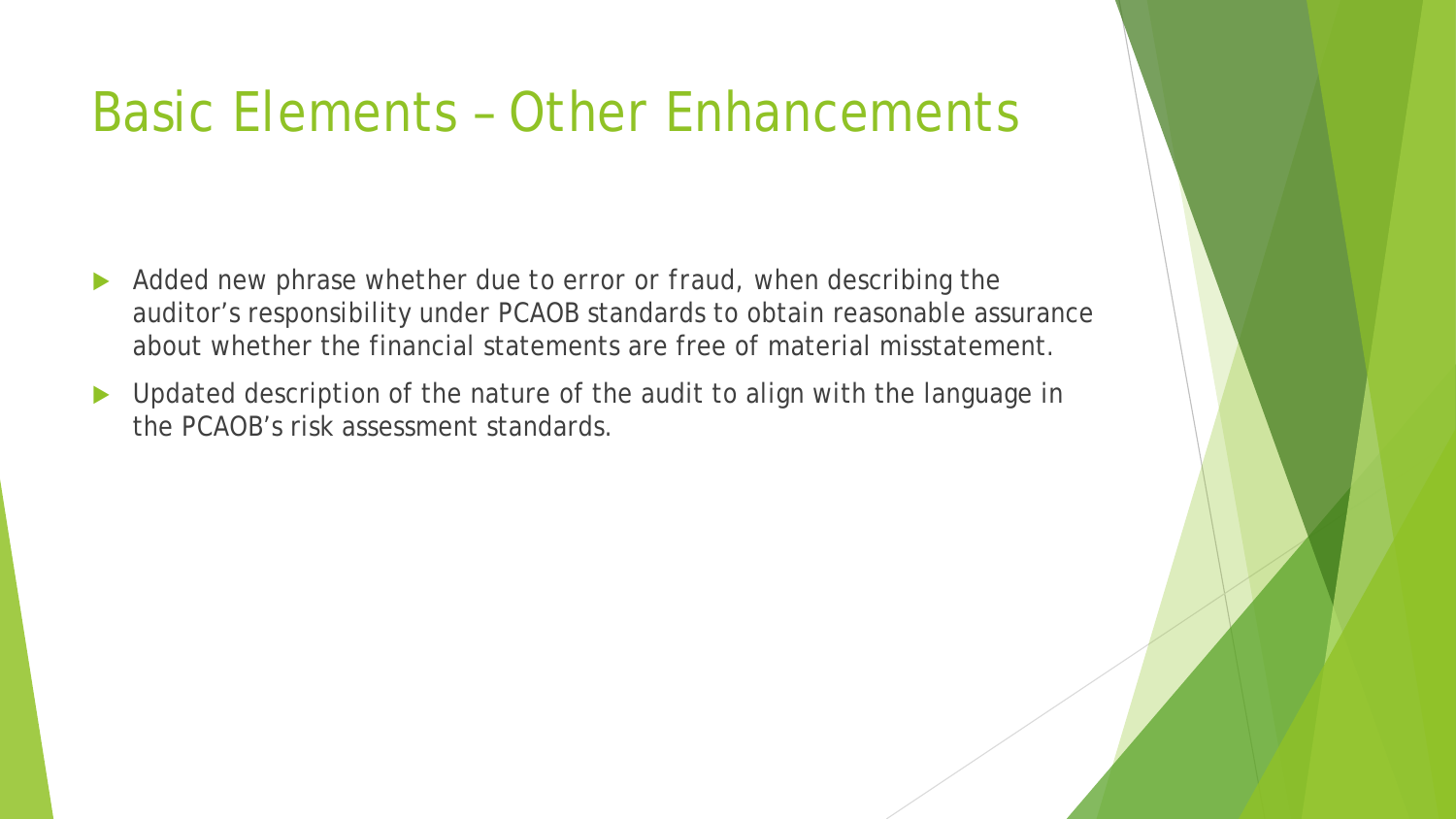### Auditor Tenure

- Most controversial of 2017 changes to the report.
- AS 3101.10.b requires a statement in the auditor's report containing the year the auditor began serving consecutively as the company's auditor.
- The disclosure of tenure should reflect the entire relationship between the company and the auditor, including the tenure of predecessor accounting firms and engagement by predecessors of the company under audit.
- Calculate taking into account firm or company mergers, acquisitions, or changes in ownership structure.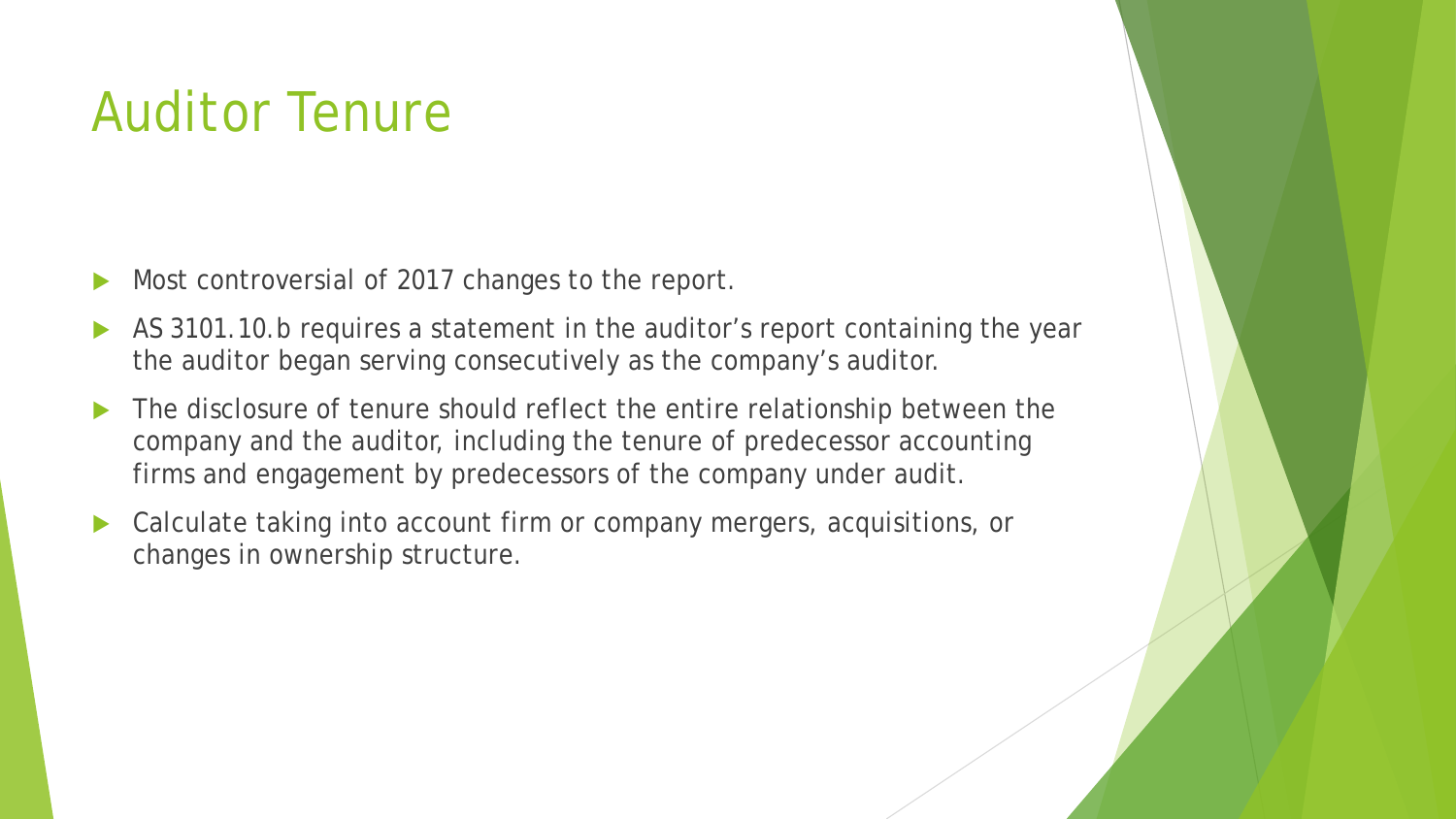## Determining Auditor Tenure

- Look to the year when the firm signs an initial engagement letter to audit a company's financial statements or when the firm begins performing audit procedures, whichever is earlier.
- If auditors cannot readily determine when an initial engagement letter was signed, they can determine tenure based on their own records, the company's records, or publicly available information, such as company filings available on the SEC's EDGAR system.
- In the absence of other evidence about when the auditor signed an initial engagement letter or began performing audit procedures, tenure can be determined based on the year in which the auditor first issued an audit report on the company's financial statements or, if earlier, the auditor's estimate of when work would have commenced to enable the issuance of such report.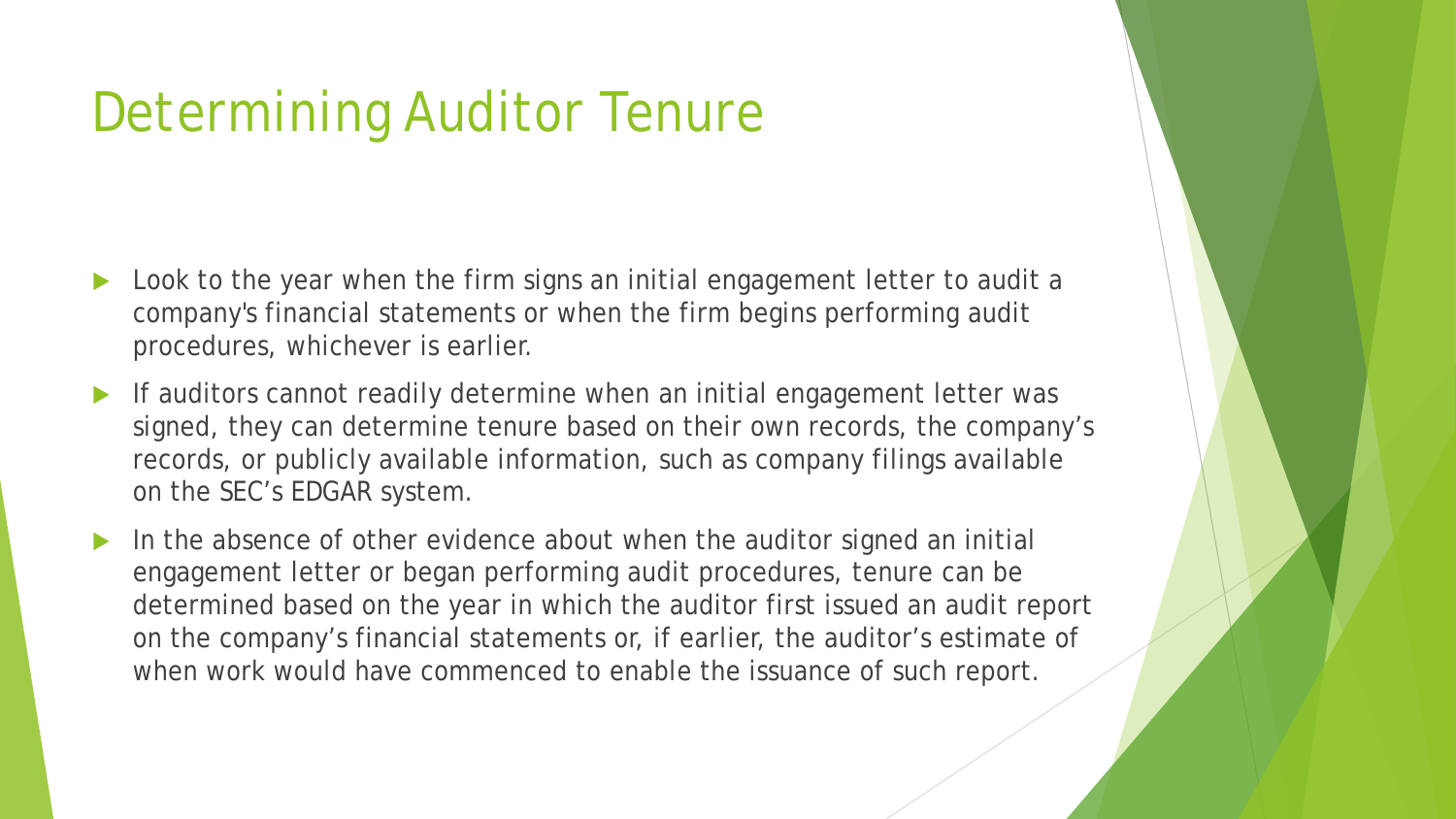### Auditor Tenure – Examples

- If the auditor signs the engagement letter in January 2012 to audit a company's financial statements for the year ended December 31, 2012, and the auditor's report is dated February 28, 2013, the auditor would state 2012 as the year the auditor began serving consecutively as the company's auditor.
- If the auditor signs the engagement letter in December 2011 to audit a company's financial statements for the years ended December 31, 2010, 2011, and 2012, the auditor would state 2011 as the year the auditor began serving consecutively as the company's auditor.
- If the auditor signs the engagement letter in January 2013 to audit a company's financial statements for the years ended December 31, 2010, 2011, and 2012, the auditor would state 2013 as the year the auditor began serving consecutively as the company's auditor.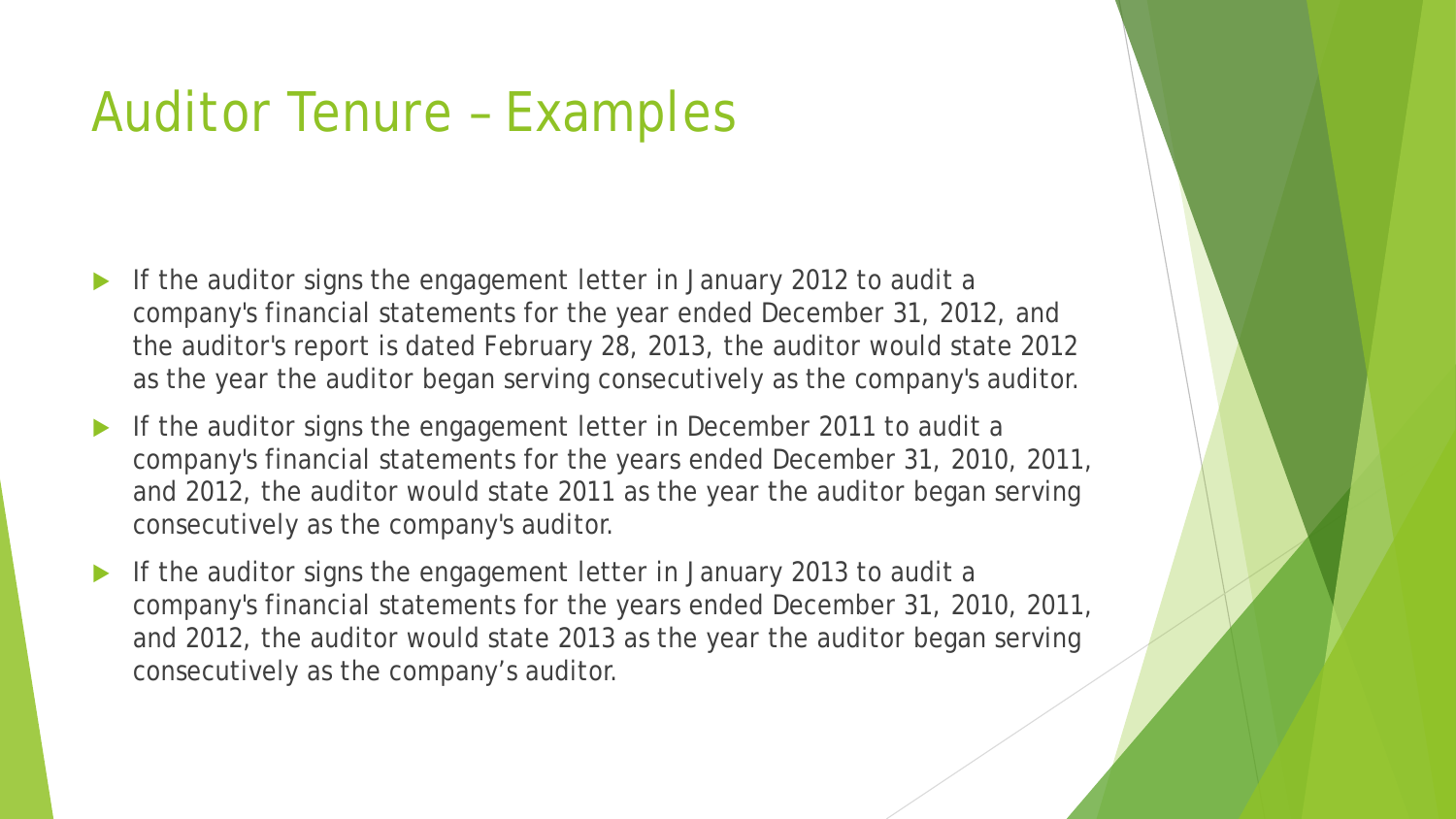## Determining Auditor Tenure – Investment Company

- For an investment company that is part of a group of investment companies, the auditor's statement regarding tenure will contain the year the auditor began serving consecutively as the auditor of any investment company in the group of investment companies.
	- If Firm A has been auditing investment companies in XYZ group of investment companies since 1980, the current auditor's report for XYZ fixed income fund, whose inception date was in 2010, will state that Firm A has served as the auditor of one or more XYZ investment companies since 1980.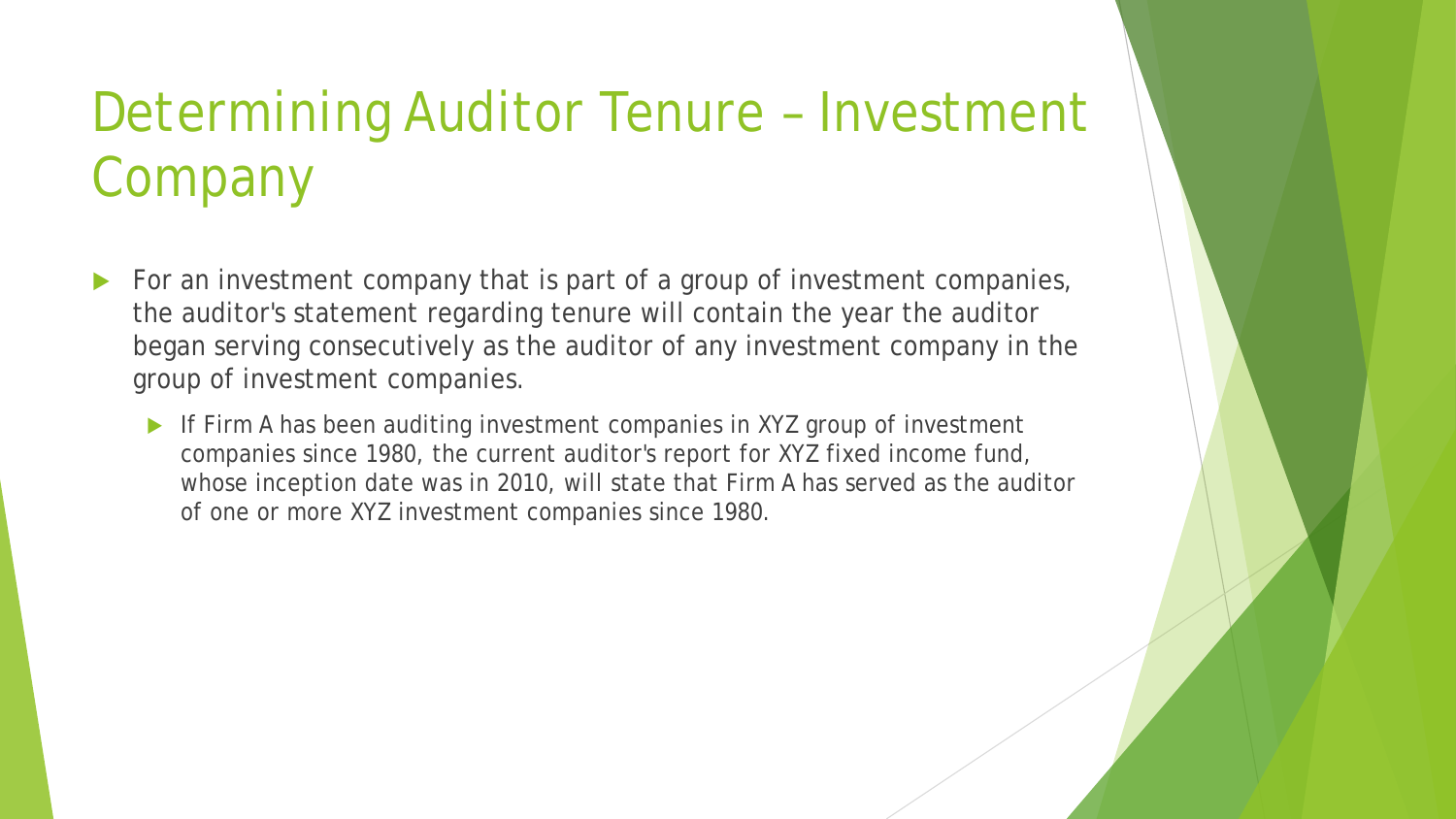### Auditor Tenure – Other Entities

- If the auditor of the company's financial statements also audits the financial statements of related entities, auditor tenure is determined separately for each engagement.
	- Company W is the sponsor of an employee benefit plan that is subject to annual reporting on Form 11-K. Auditor ABC has been the auditor of Company W since 2002 and the auditor of Company W's employee benefit plan since 2011. The auditor's report on Company W's financial statements would show that auditor tenure began in 2002. The auditor's report on the financial statements of Company W's employee benefit plan would show that auditor tenure began in 2011.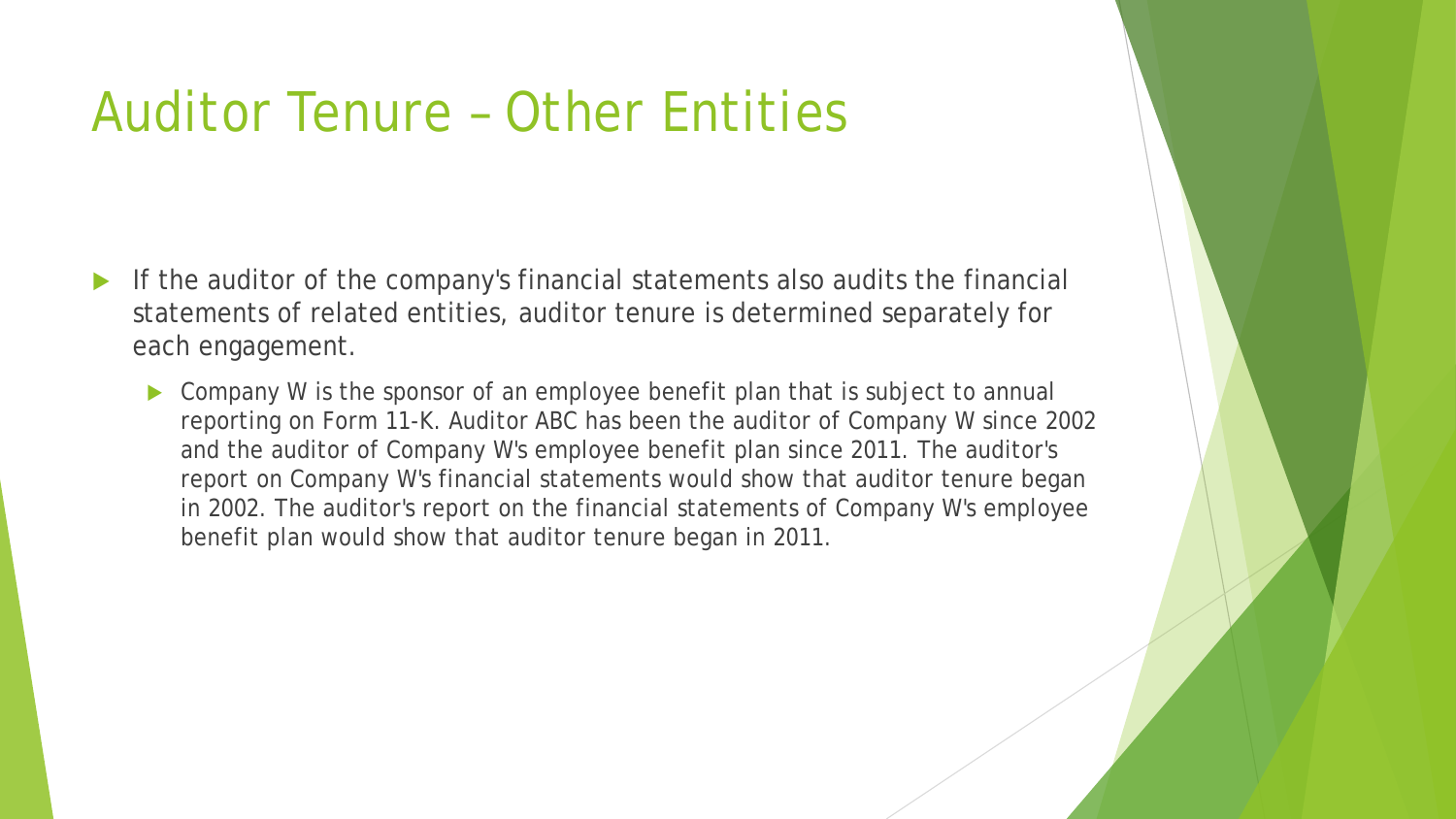## Reporting of Tenure

- Auditors have discretion to present auditor tenure in the part of the auditor's report they consider appropriate.
- Auditors have discretion to provide additional information in the auditor's report about tenure, if the information would provide context or otherwise assist the reader's understanding of the relationship between the auditor and the company.
- No required location is specified within the auditor's report.
- If there is uncertainty as to the year the auditor began serving as the company's auditor, state that the auditor is uncertain as to the year and provide the earliest year of which the auditor has knowledge.

#### **[Signature]**

We are uncertain as to the year we [or our predecessor firms] began serving consecutively as the auditor of the Company's financial statements; however, we are aware that we [or our predecessor firms] have been Company X's auditor [or Company X's auditor subsequent to the Company's merger] consecutively since at least 19XX.

**[City and State or Country]**

**[Date]**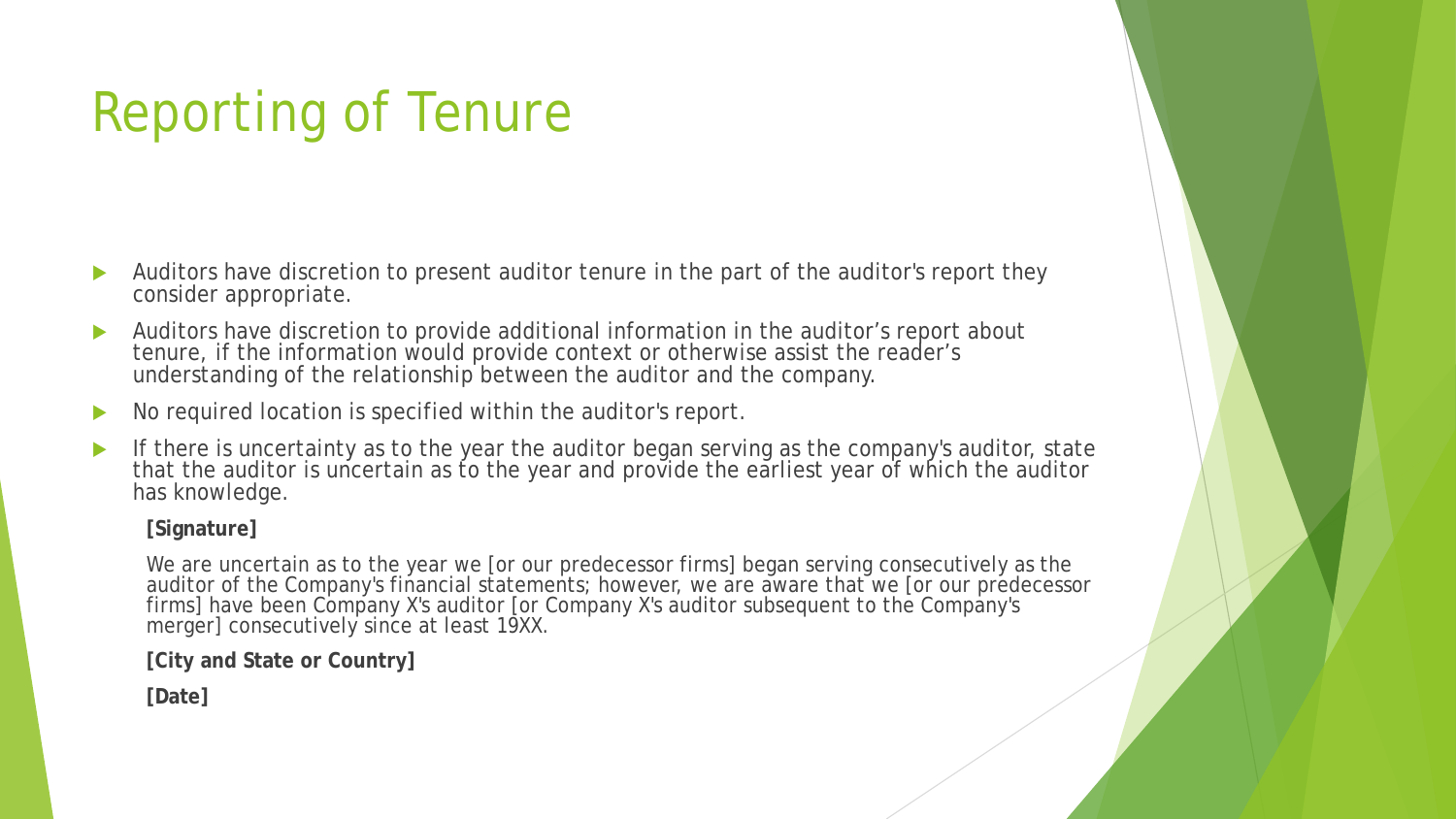## Management Reports on ICFR with no Auditor Reporting

- In some circumstances, management is required to report on the company's ICFR but such report is not required to be audited, and the auditor is not engaged to perform an audit of management's assessment of the effectiveness of ICFR.
- In such cases, the auditor is required to include the following explanatory language in the Basis for Opinion section:

The Company is not required to have, nor were we engaged to perform, an audit of its internal control over financial reporting. As part of our audits we are required to obtain an understanding of internal control over financial reporting but not for the purpose of expressing an opinion on the effectiveness of the Company's internal control over financial reporting. Accordingly, we express no such opinion.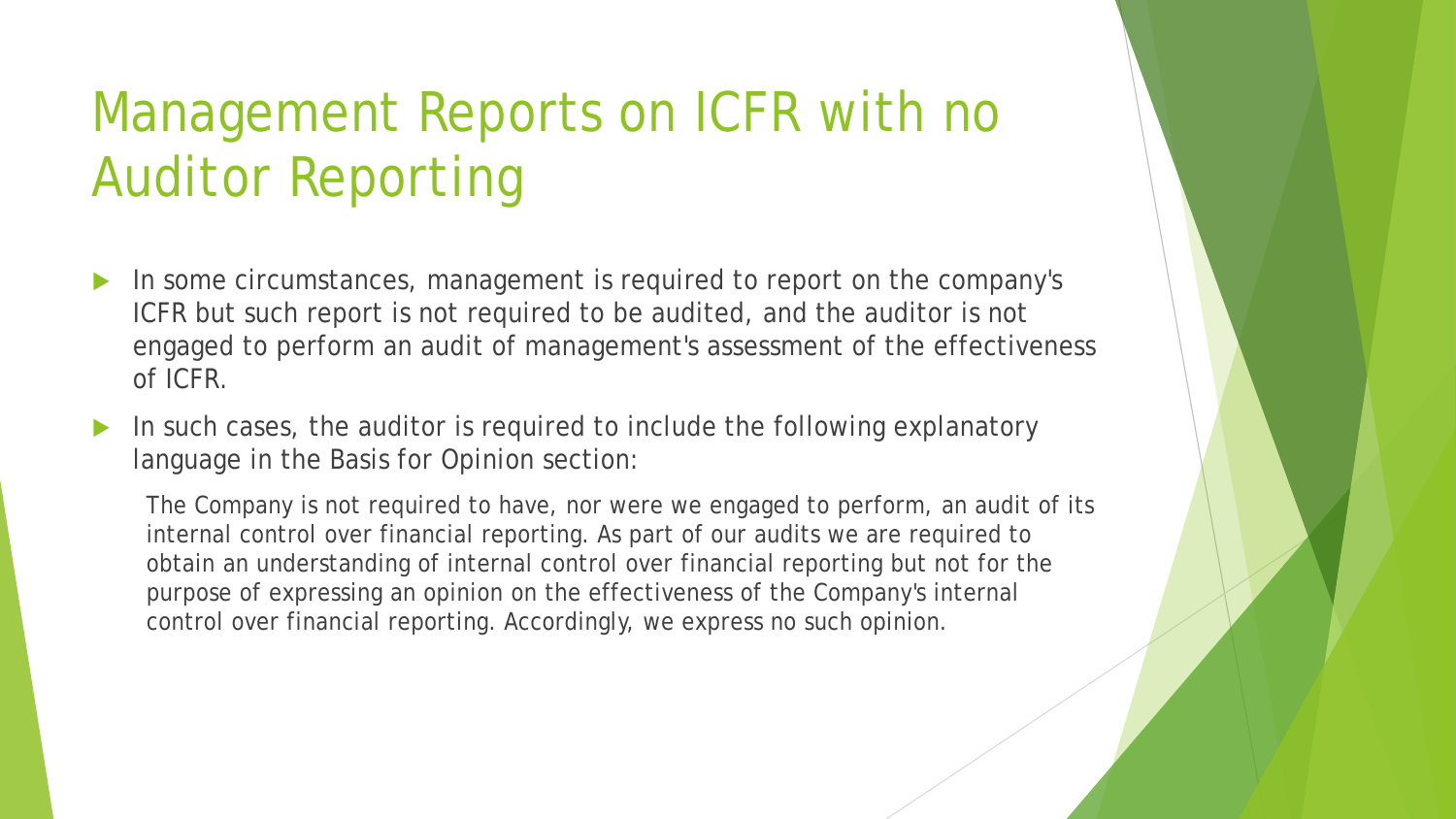## Management Reports on ICFR with Auditor Reporting

- The requirements for auditor reporting on management reports on ICFR have been updated to conform to AS 3101.
- AS 2201.87 presents an updated example of a combined report expressing an unqualified opinion on financial statements and an unqualified opinion on ICFR.
- Alternatively, if the auditor issues separate reports on ICFR and the financial statements, under AS 2201.88, the required paragraph referencing the separate report should appear in the Opinion on the Financial Statements section, immediately following the opinion paragraph.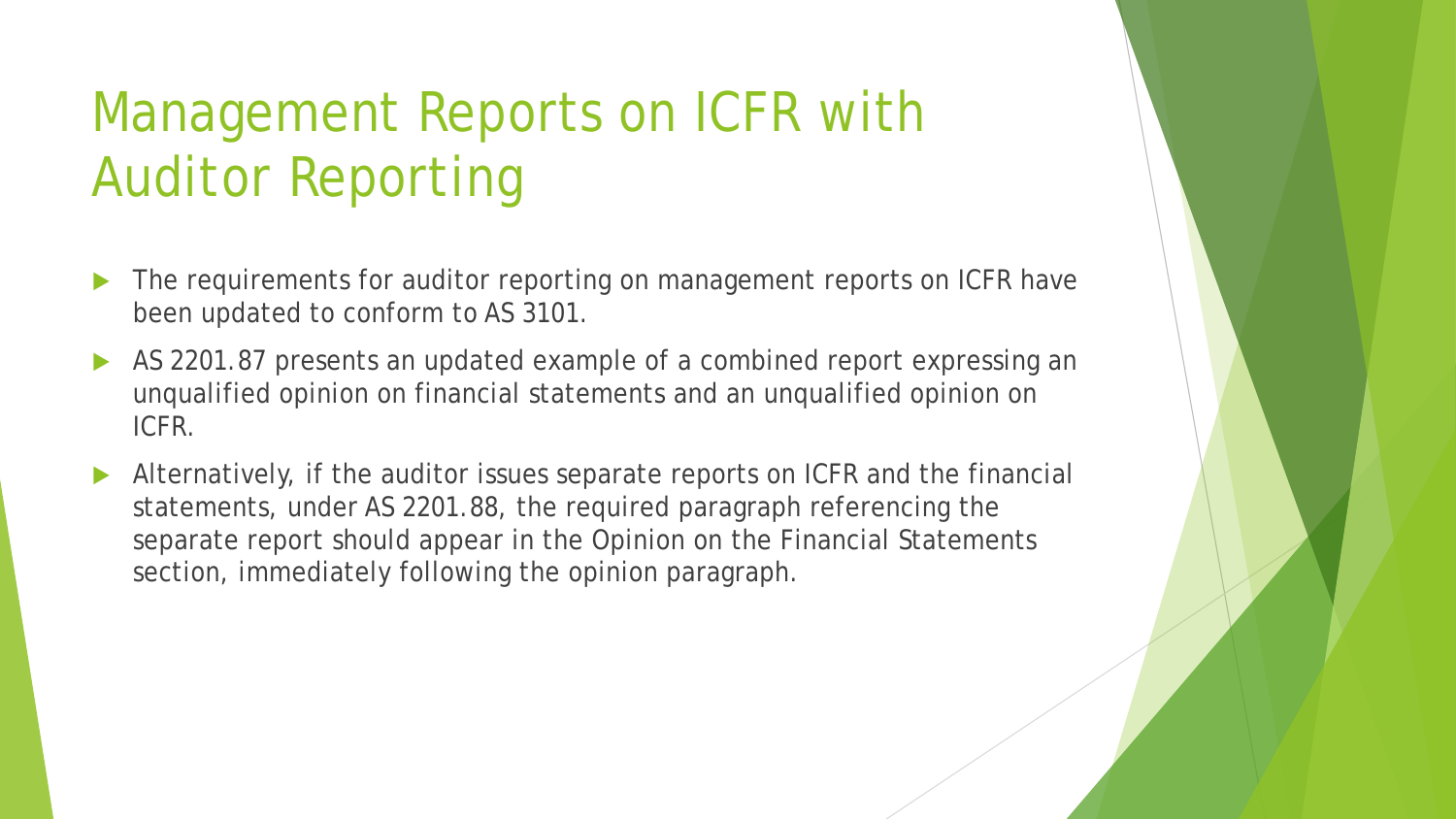## Explanatory Paragraphs

- The standard includes a list of circumstances with references to other PCAOB standards in which the auditor is required to include explanatory paragraph (or explanatory language) in the auditor's report. Those include, among others:
	- Going concern (AS 2415);
	- Other auditors (AS 1205);
	- Change between periods in accounting principles or in the method of their application (AS 2820); and
	- A material misstatement in previously issued financial statements has been corrected.
- Some PCAOB standards specify the location of required explanatory paragraphs within the auditor's report and may also have a requirement for an appropriate section title.
- If the auditor is required to include an explanatory paragraph but the location is not specified, the paragraph may be placed where the auditor considers appropriate.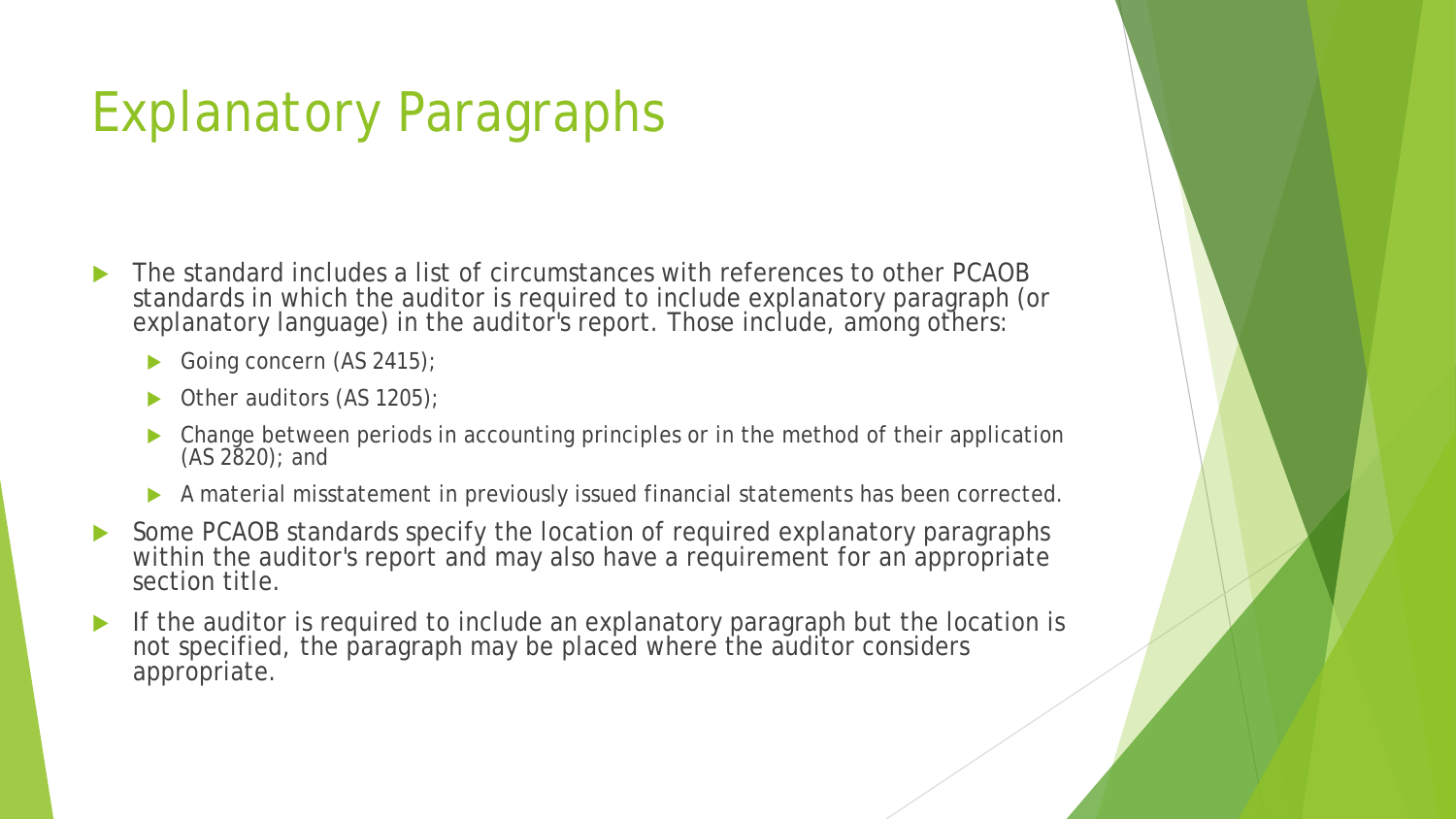### Emphasis Paragraphs

- Although not required, the standard includes the ability for the auditor to emphasize a matter regarding the financial statements ("emphasis paragraph").
- An emphasis paragraph may be placed where the auditor considers appropriate.
- If the auditor includes an emphasis paragraph in the auditor's report, the auditor is required to use an appropriate section title.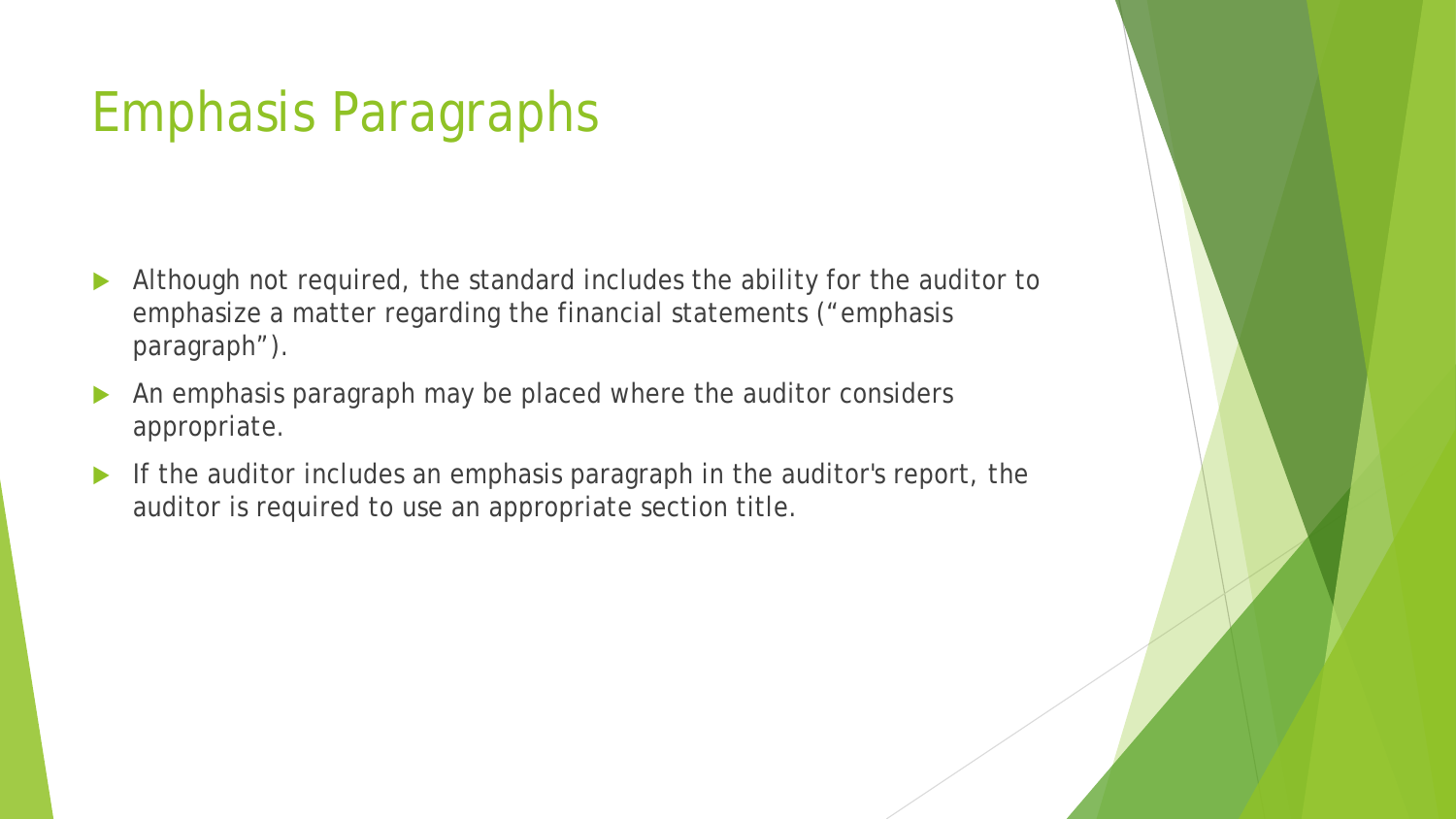## Critical Audit Matters ("CAMs")

- Will require auditors to disclose critical audit matters that describe the audit matters that relate to material accounts or disclosures and involve especially challenging, subjective, or complex auditor judgments.
- Major change
- Staggered effective dates
	- Auditor communication of CAMS is permissible on a voluntary basis for now but won't be required until audits of fiscal years ending on or after June 30, 2019 (for auditors of large accelerated filers) or December 15, 2020 (for audits of other companies to which the requirements apply).
- Very controversial
	- Supported by investor groups
	- Strongly opposed by issuers
		- ▶ Was viewed as potentially harmful towards dialogue between auditors and audit committees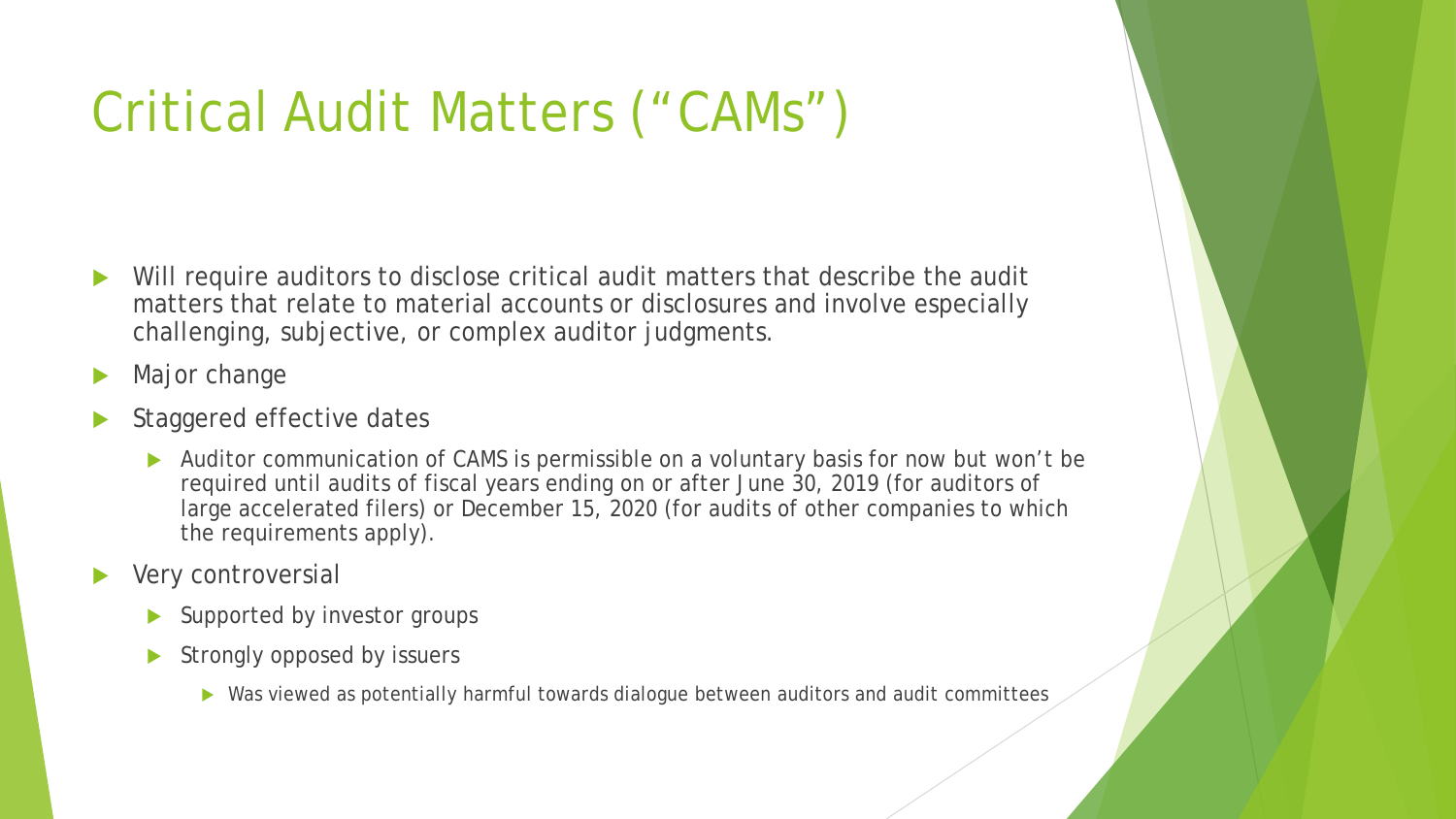## Critical Audit Matters

 $\blacktriangleright$  A CAM is a matter arising from the audit that:

- was communicated, or required to be communicated, to the audit committee,
- $\blacktriangleright$  relates to accounts or disclosures that are material to the financial statements, and
- involved especially challenging, subjective, or complex auditor judgment.
- The audit report must identify the CAM and describe:
	- ▶ the principal considerations that led the auditor to determine that a particular matter is a CAM,
	- how it was addressed in the audit, and
	- the relevant financial statement accounts and disclosures.

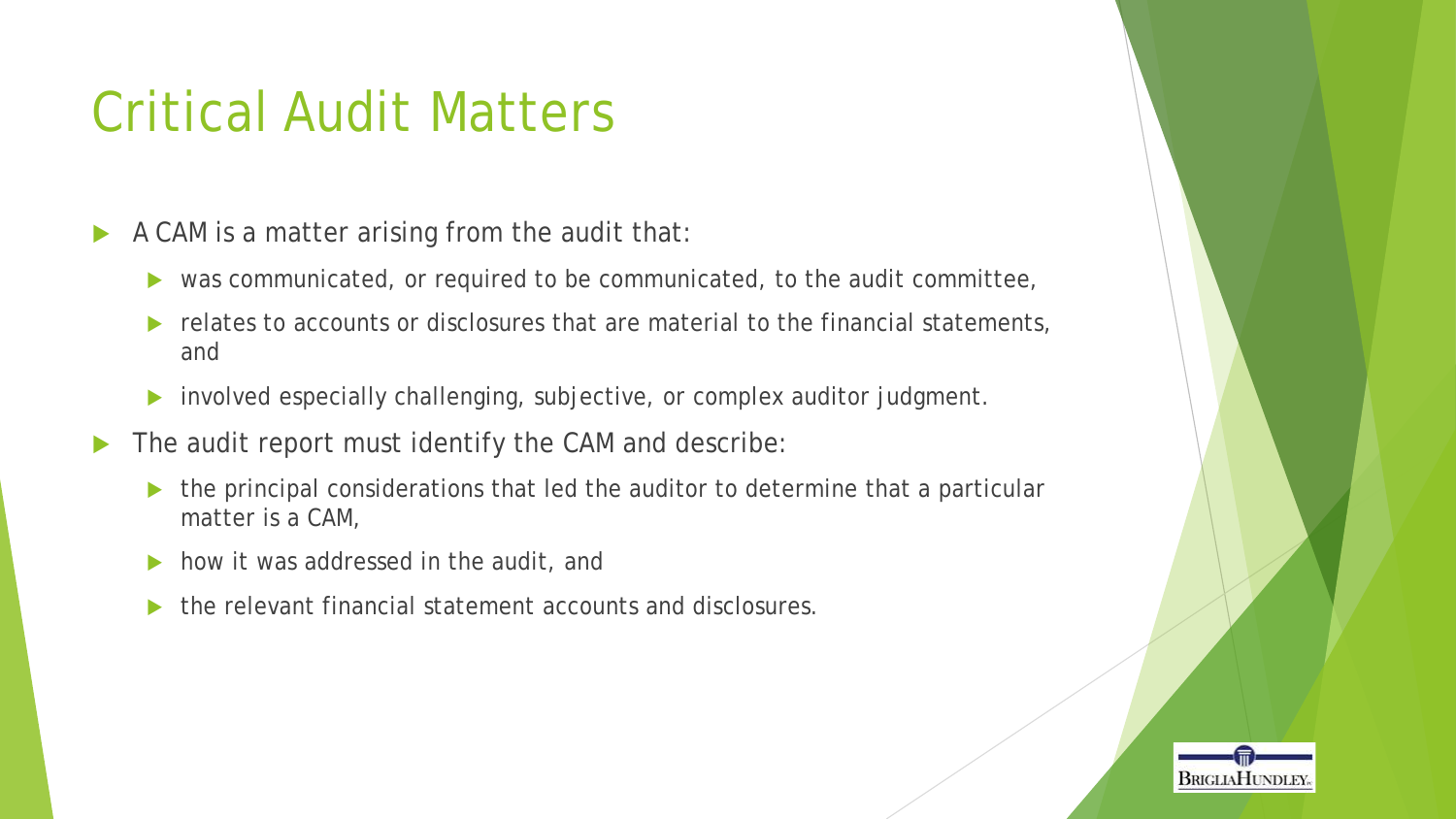### CAM – Factors

- In determining whether a matter involved especially challenging, subjective, or complex auditor judgment, the auditor should take into account, alone or in combination, the following factors, as well as other factors specific to the audit:
	- The auditor's assessment of the risks of material misstatement, including significant risks;
	- The degree of auditor judgment related to areas in the financial statements that involved the application of significant judgment or estimation by management, including estimates with significant measurement uncertainty;
	- The nature and timing of significant unusual transactions and the extent of audit effort and judgment related to these transactions;
	- The degree of auditor subjectivity in applying audit procedures to address the matter or in evaluating the results of those procedures;
	- The nature and extent of audit effort required to address the matter, including the extent of specialized skill or knowledge needed or the nature of consultations outside the engagement team regarding the matter; and
	- ▶ The nature of audit evidence obtained regarding the matter.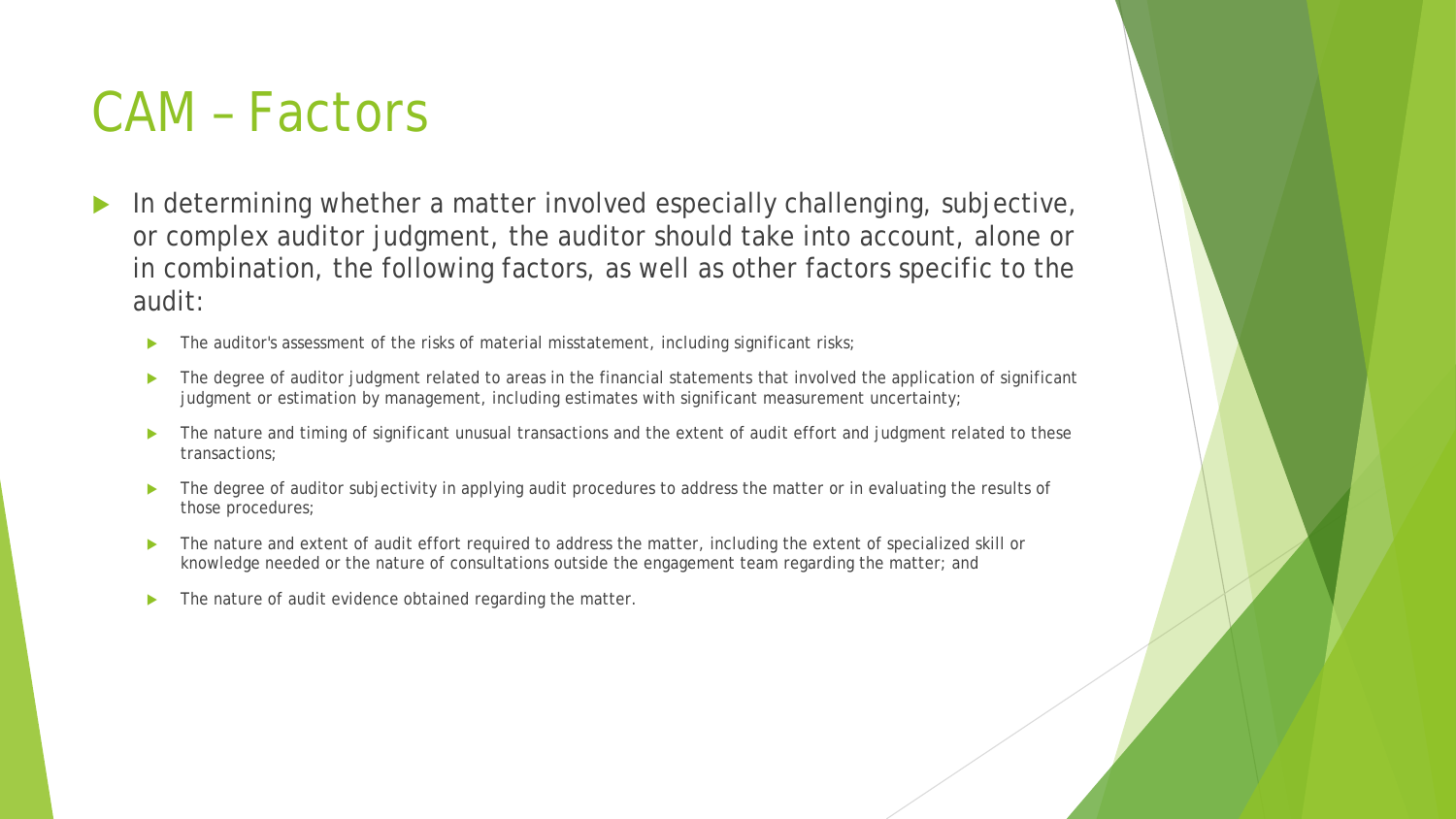### CAM – Communication Requirements

- The communication of each critical audit matter in the auditor's report includes:
	- $\blacktriangleright$  Identification of the critical audit matter;
	- Description of the principal considerations that led the auditor to determine that the matter was a critical audit matter;
	- Description of how the critical audit matter was addressed in the audit; and
	- Reference to the relevant financial statement accounts or disclosures.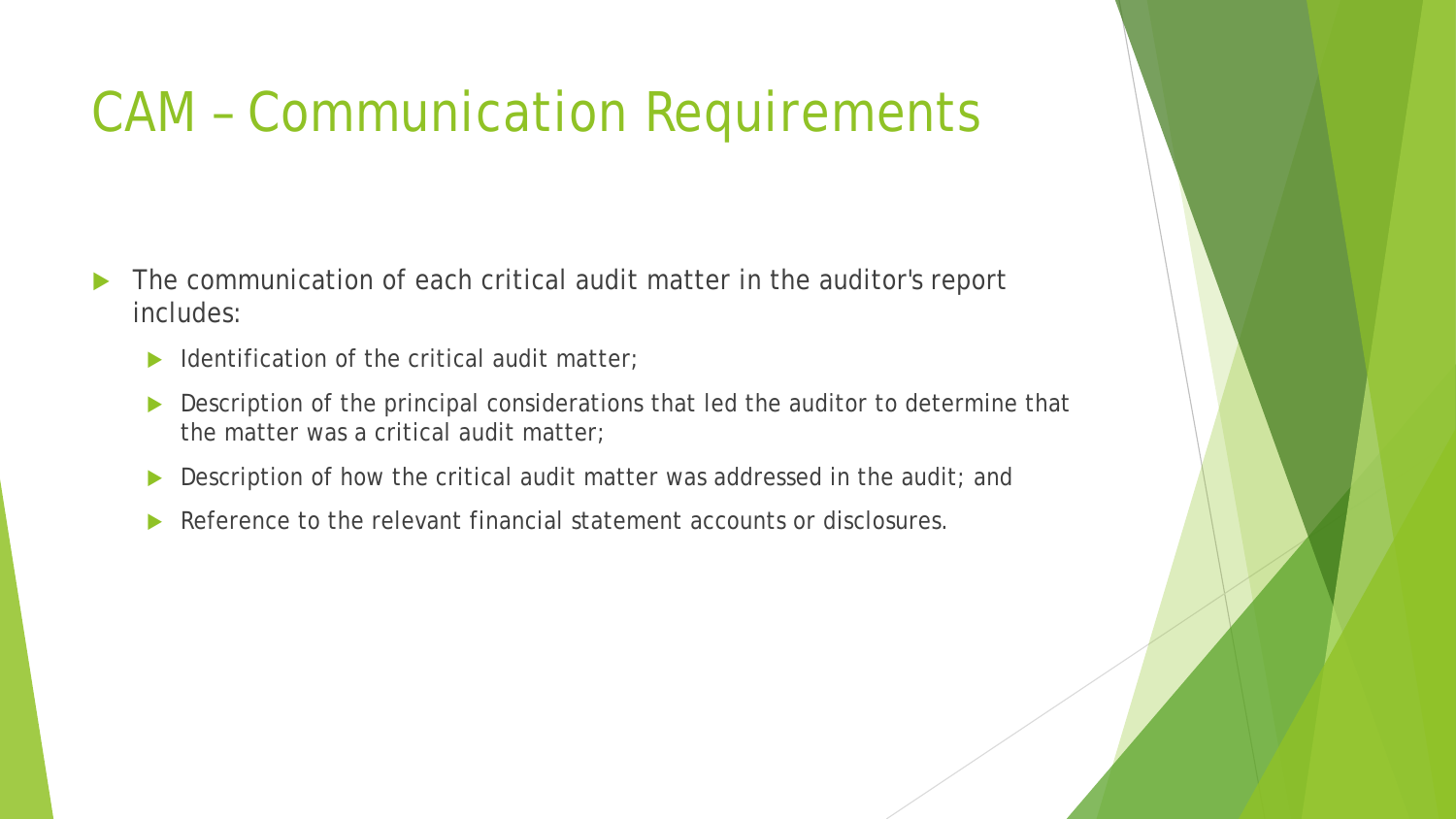### Critical Audit Matters

- Phased in effective date for audits of:
	- ▶ Large accelerated filers for fiscal years ending on or after June 30, 2019; and
	- All other companies to which the requirements apply for fiscal years ending on or after December 15, 2020.
- CAM requirements do not apply to audits of:
	- Brokers and dealers;
	- Investment companies, other than business development companies;
	- Employee benefit plans; and
	- Emerging growth companies.
- Auditors of these entities may choose to include CAMs voluntarily.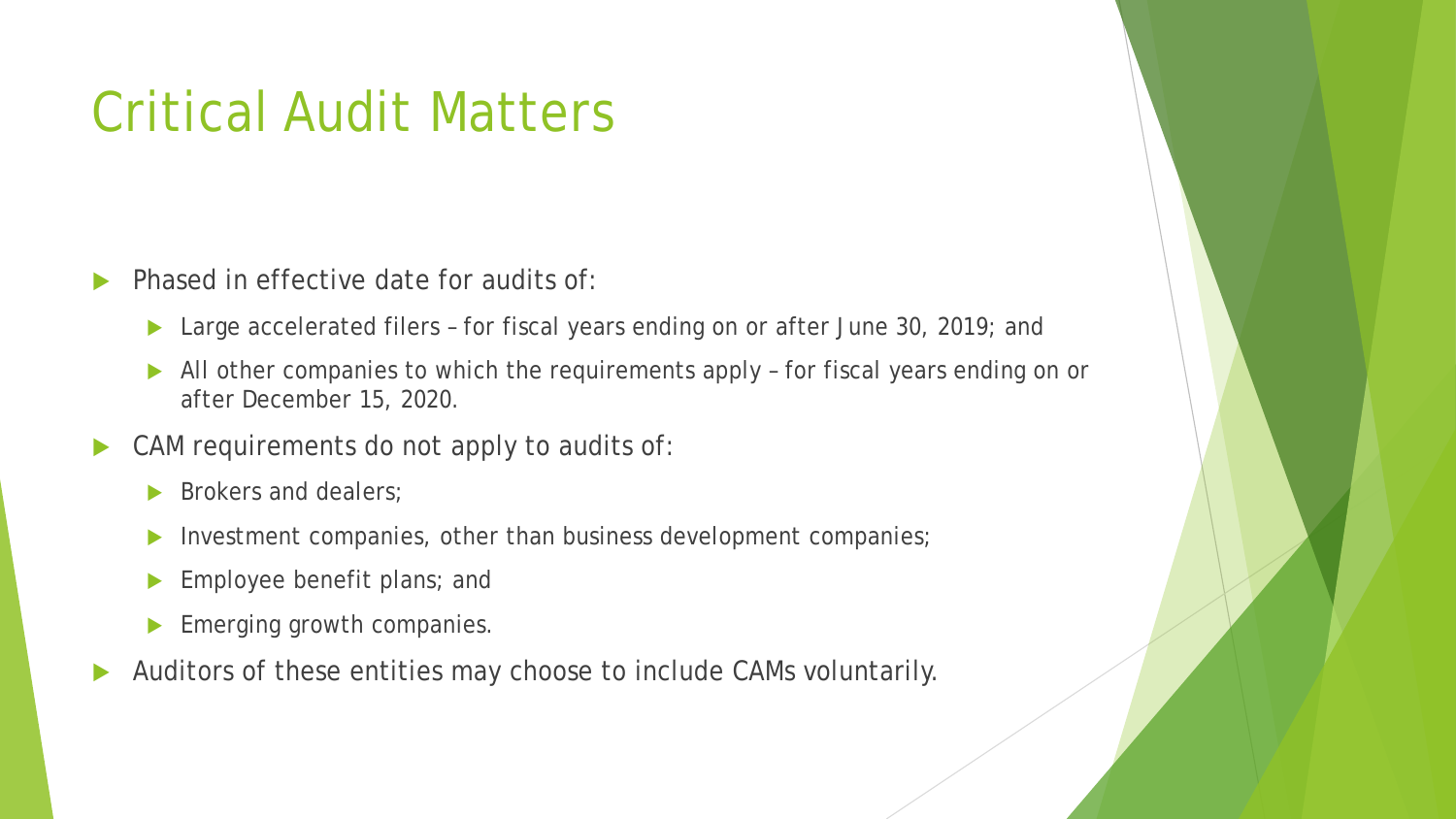## Consequences of AS 3101

- Auditor only responsible for statements in the audit report.
- An auditor can be liable under federal securities laws for statements it makes in the auditor's report, and enhanced auditor reporting inevitably increases the risk of litigation over liability.
- Increased litigation costs
	- $\blacktriangleright$  Private securities class actions
		- Material misstatement about evaluation of a CAM
		- ▶ Omitted material information by not including a CAM in the report
	- Malpractice Professional standards are evidence of the appropriate standard of care
- Increased PCAOB and SEC Enforcement
- Audit Committee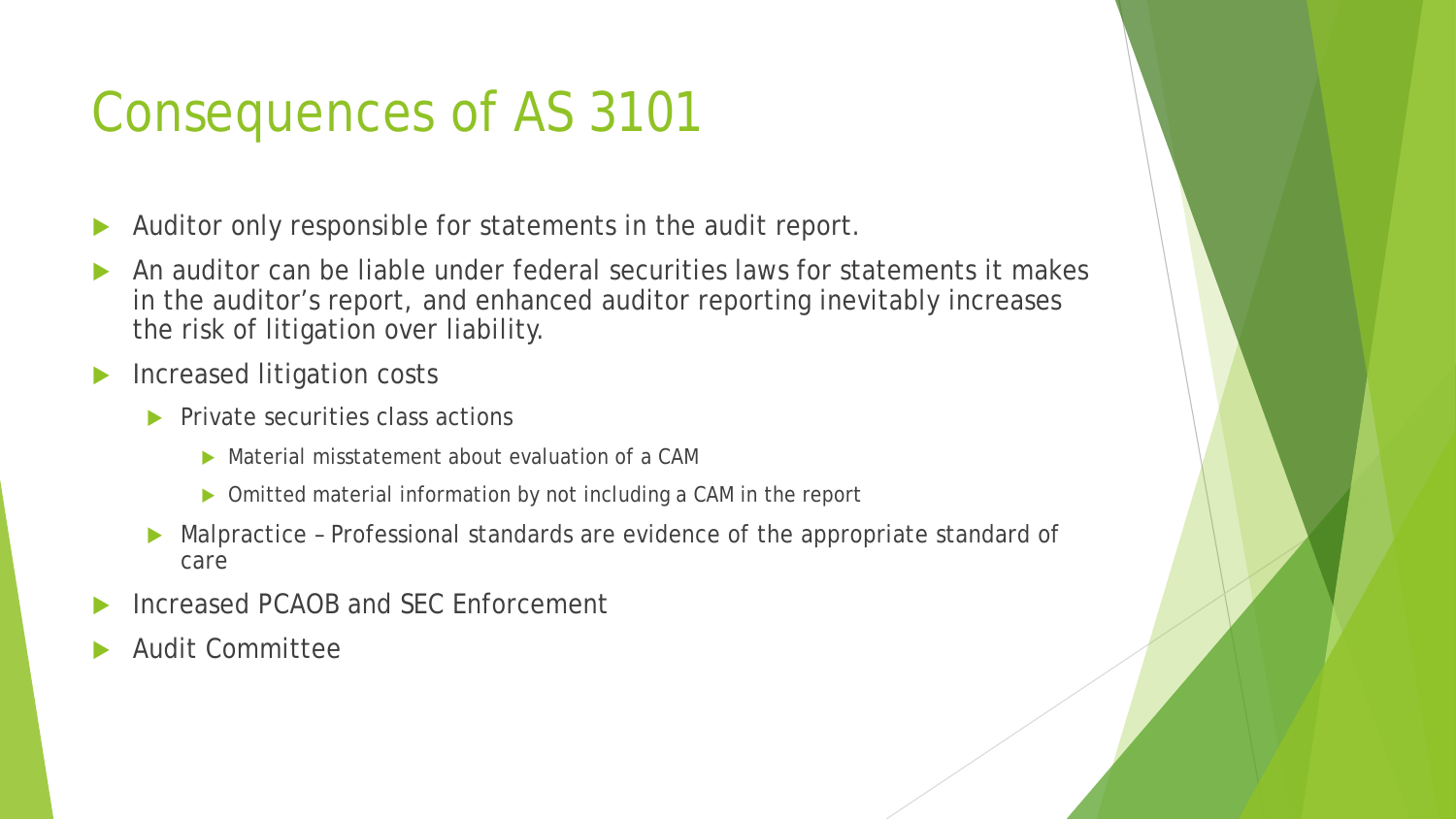### IAASB New Auditor Reporting Standards

- International Auditing and Assurance Standards Board (IAASB) issued new and revised reporting standards in 2015.
	- **ISA 700 (Revised)**
	- ISA 701 (New)
	- $\blacktriangleright$  ISA 570 (Revised)
	- **ISA 705 (Revised)**
	- ISA 706 (Revised)
	- $\blacktriangleright$  ISA 260 (Revised)
	- **ISA 720 (Revised)**
- The concept of a KAM was borne out of investor demand for more detail on the audit process: more contextual information to help investors differentiate between the large number of companies that receive 'clean' audit reports.
- The new and revised standards were effective for audits of financial statements for periods ending on or after December 15, 2016.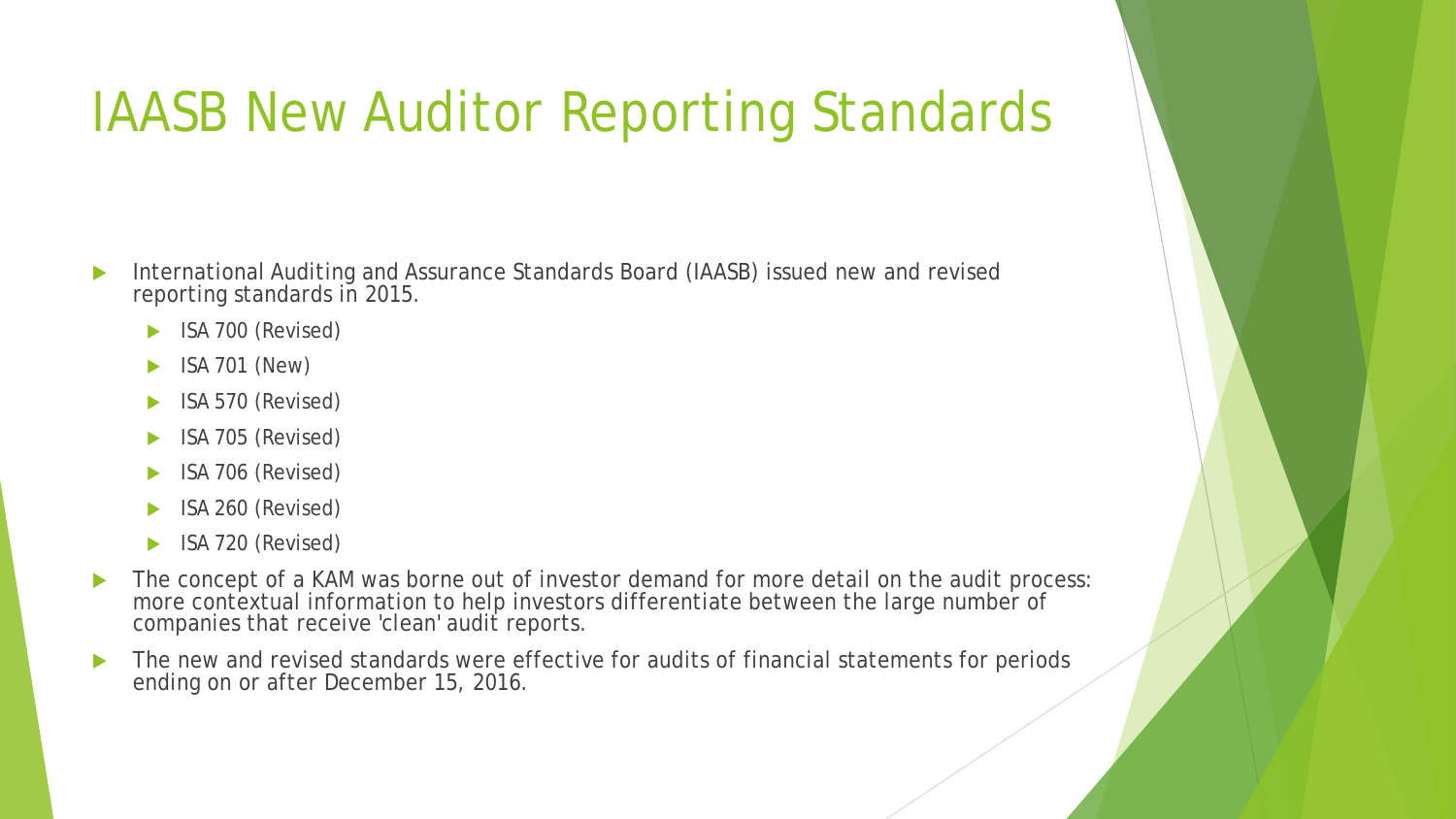### IAASB New Auditor's Report

- Applies to "listed entities." ISA 220 defines a listed entity as:
	- An entity whose shares, stock or debt are quoted or listed on a recognized stock exchange or are marketed under the regulations of a recognized stock exchange or equivalent body.
- Key change is the requirement to communicate key audit matters (KAM) in the auditor's report.
- KAM under ISA standards is substantially similar to CAM under PCAOB standards.
- KAM are those matters that, in the auditor's professional judgment, were of most significance in the audit of the financial statements of the current period. Key audit matters are selected from matters communicated with those charged with governance.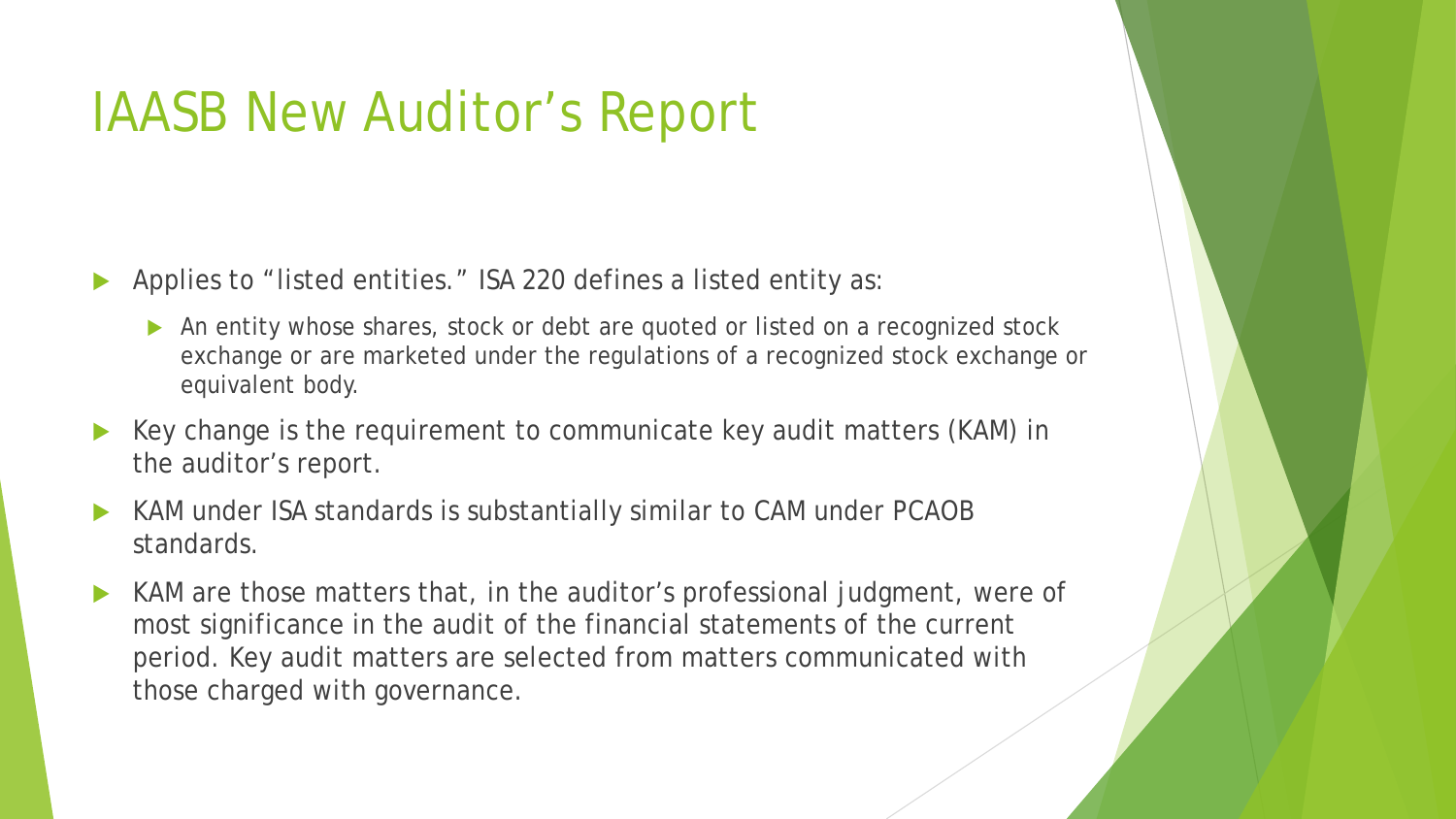## Similarities and Differences Between KAM and CAM

- The frameworks for determining KAM/CAM are substantially similar and start with those matters communicated or required to be communicated to those charged with governance. There are also commonalities in the underlying criteria regarding matters to be communicated, such that many of the same matters would be communicated.
- Both standards require KAM/CAM to be communicated in relation to the audit of the current period. However, the PCAOB provides examples of circumstances when it may be appropriate to communicate CAM in relation to a prior period. These examples are not contemplated by the IAASB Standards.
- The IAASB and PCAOB both indicate that generally there would be at least one KAM/CAM to communicate. However, if there are no KAM/CAM identified, a statement to this effect must be included in the auditor's report.
- The IAASB's Standards indicate that KAM may not be communicated if the adverse consequences of doing so would reasonably be expected to outweigh the public interest benefits of such communication. The PCAOB acknowledges that the auditor is not expected to provide information about the company that has not been made publicly available by the company, unless such information is necessary to describe the principal considerations that led the auditor to determine that the matter is a CAM or how it was addressed in the audit.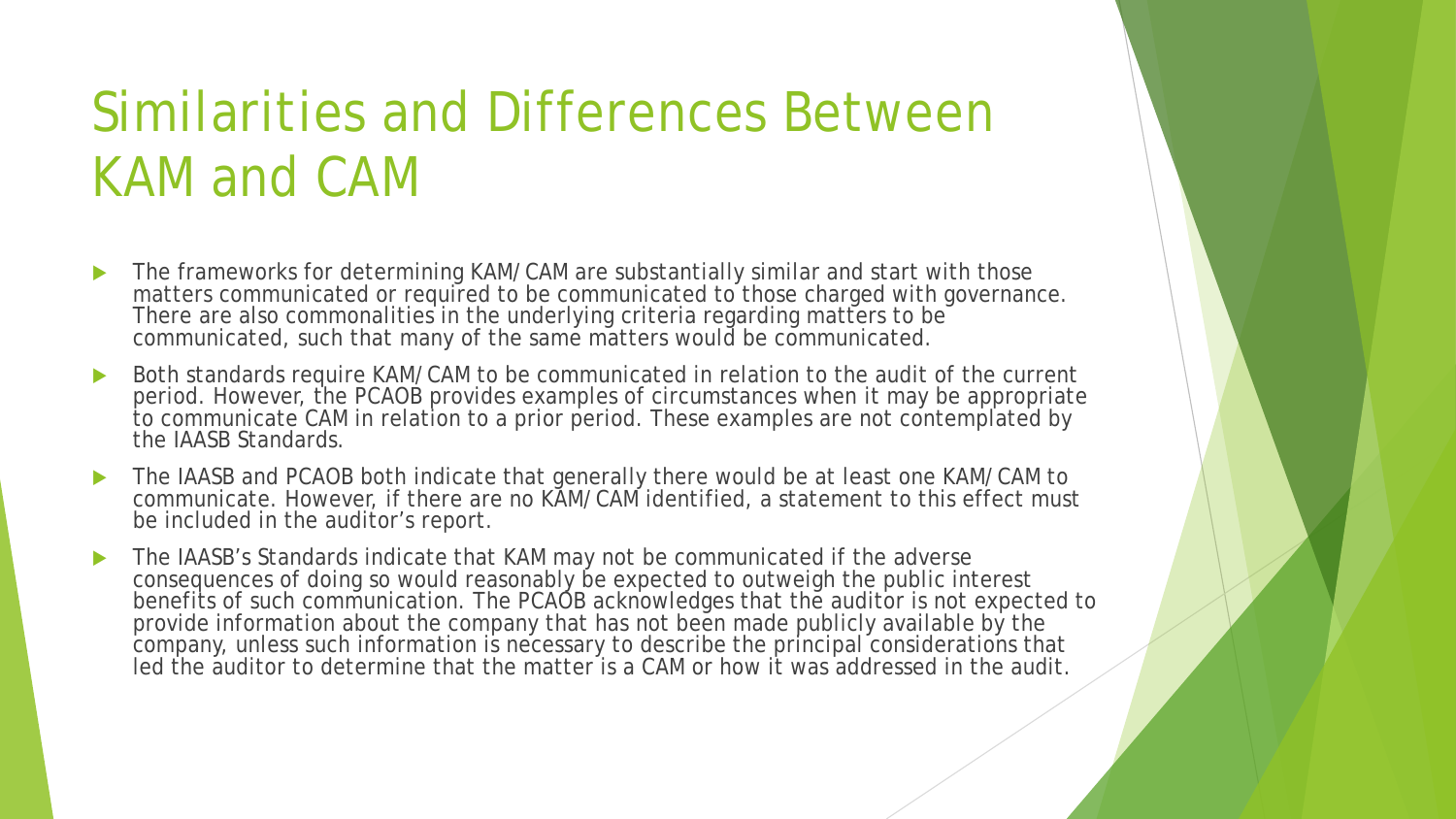## Similarities and Differences Between KAM and CAM (cont'd)

- Communication in the auditor's report
	- ▶ The requirements and guidance regarding what is communicated in the auditor's report regarding KAM/CAM are similar.
- Communication of KAM/CAM when there is a modified opinion
	- Both standards require the communication of KAM/CAM when there is a qualified opinion. In addition, under both standards, KAM/CAM are not communicated when there is a disclaimer of opinion. However, when ISA 701 applies, the IAASB requires the communication of KAM when the auditor expresses an adverse opinion, whereas under the PCAOB Standard the requirement to communicate CAM does not apply when there is an adverse opinion.
- Documentation
	- KAM Documentation is required of the matters that required significant auditor attention.
	- CAM For each matter arising from the audit that (1) was communicated or required to be communicated to the audit committee; and (2) relates to accounts or disclosures that are material to the financial statements, the auditor must document whether or not the matter was determined to be a CAM (*i.e.*, involved especially challenging, subjective, or complex auditor judgment) and the basis for such determination.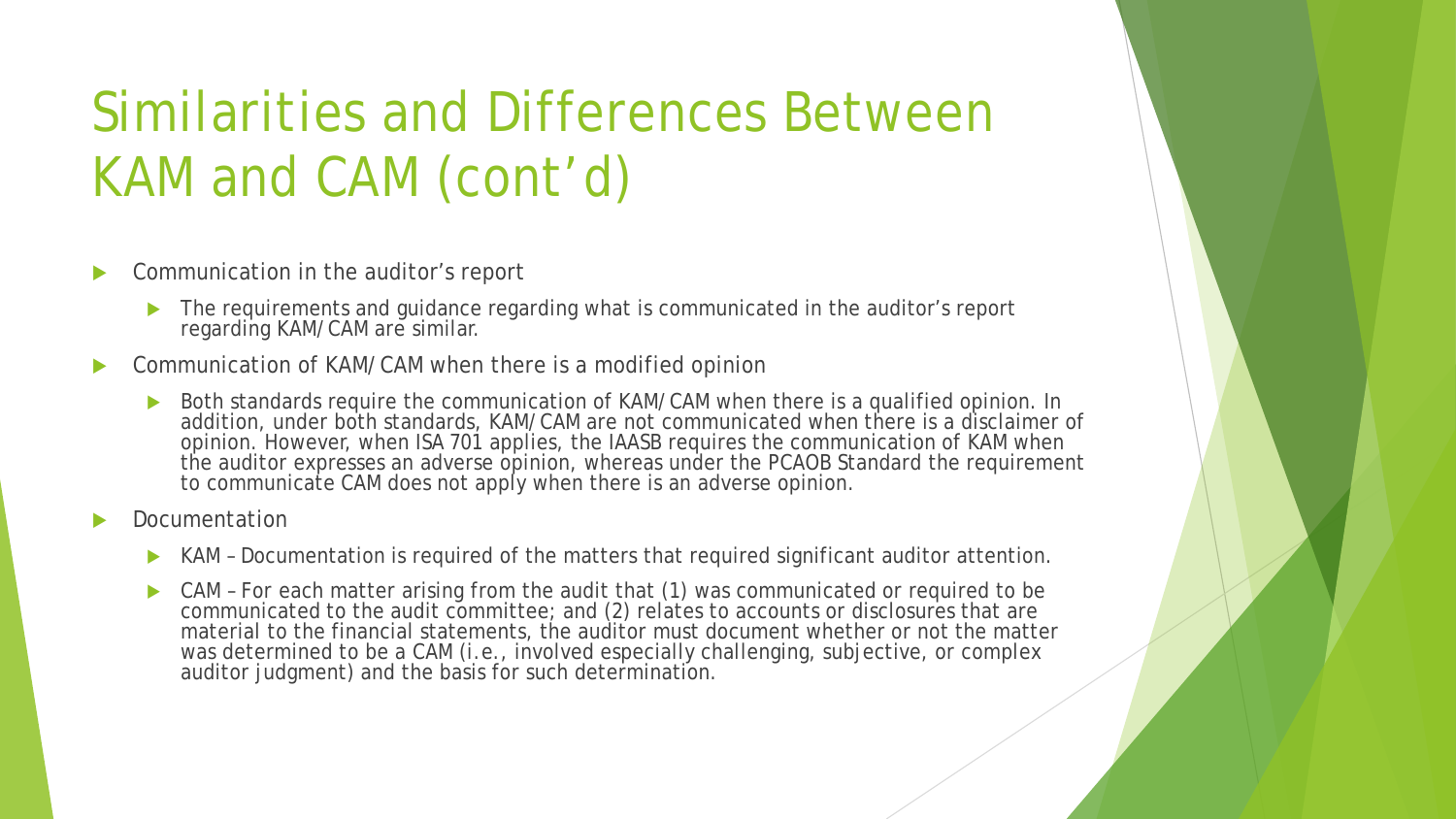### Similarities and Differences Between Other IAASB and PCAOB Changes to the Report

- Ordering of Opinion and Basis of Opinion Sections Both ISA 701 and AS 3101 require the Opinion section to be presented first, followed by the Basis for Opinion section.
- Relevant ethical requirements and independence Provisions are similar in concept but the IAASB requires an affirmative statement that the auditor is independent and has fulfilled the other ethical responsibilities in accordance with the relevant ethical requirements while PCAOB only requires a statement that the firm is registered with the PCAOB and is required to be independent with respect to the company in accordance with U.S. federal securities laws and applicable rules and regulations of the SEC and PCAOB.
- Both require the name of the engagement partner, but the IAASB requires it to be in the report while PCAOB requires it to be disclosed on Form AP. IAASB does not require disclosure of information about other accounting firms participating in the audit.
- Auditor tenure PCAOB requires disclosure and IAASB does not.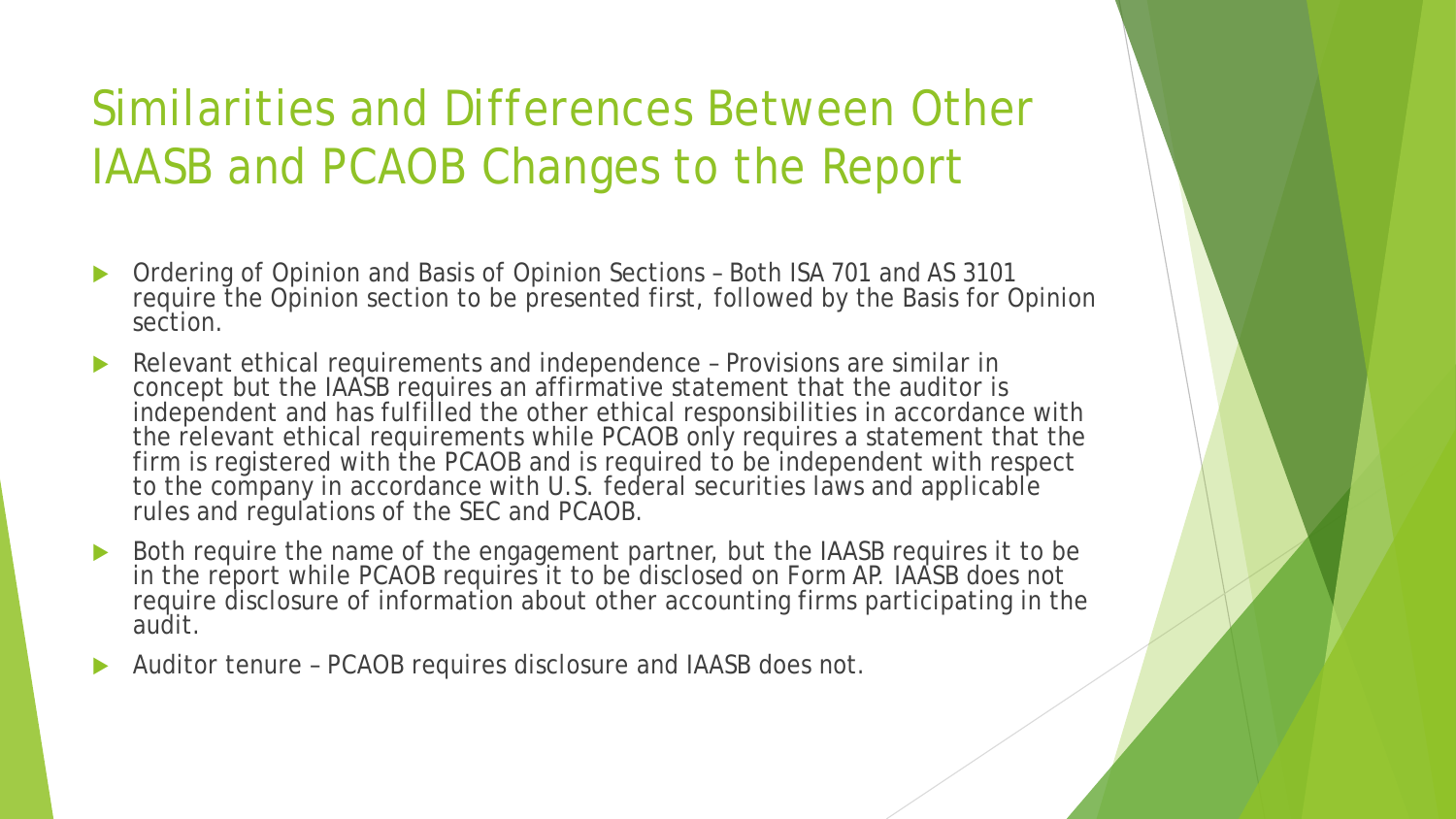### IAASB Changes One Year In

- **IAASB changes were effective for fiscal years ending on or after 12/15/16 (U.K.** Financial Reporting Council made similar changes effective for fiscal years on or after 10/1/12).
- Association of Chartered Certified Accountants (ACCA) issued a recent report on the impact of the IAASB changes.
- Report examined 560 audit reports across eleven countries involving 1,321 key audit matters reported.
- Most common KAMs disclosed:
	- Asset impairments (other than goodwill) 162
	- ▶ Revenue (not mentioning fraud) 102
	- Allowance for doubtful debt 95
	- Goodwill impairment (90)
	- Taxation, including deferred tax 88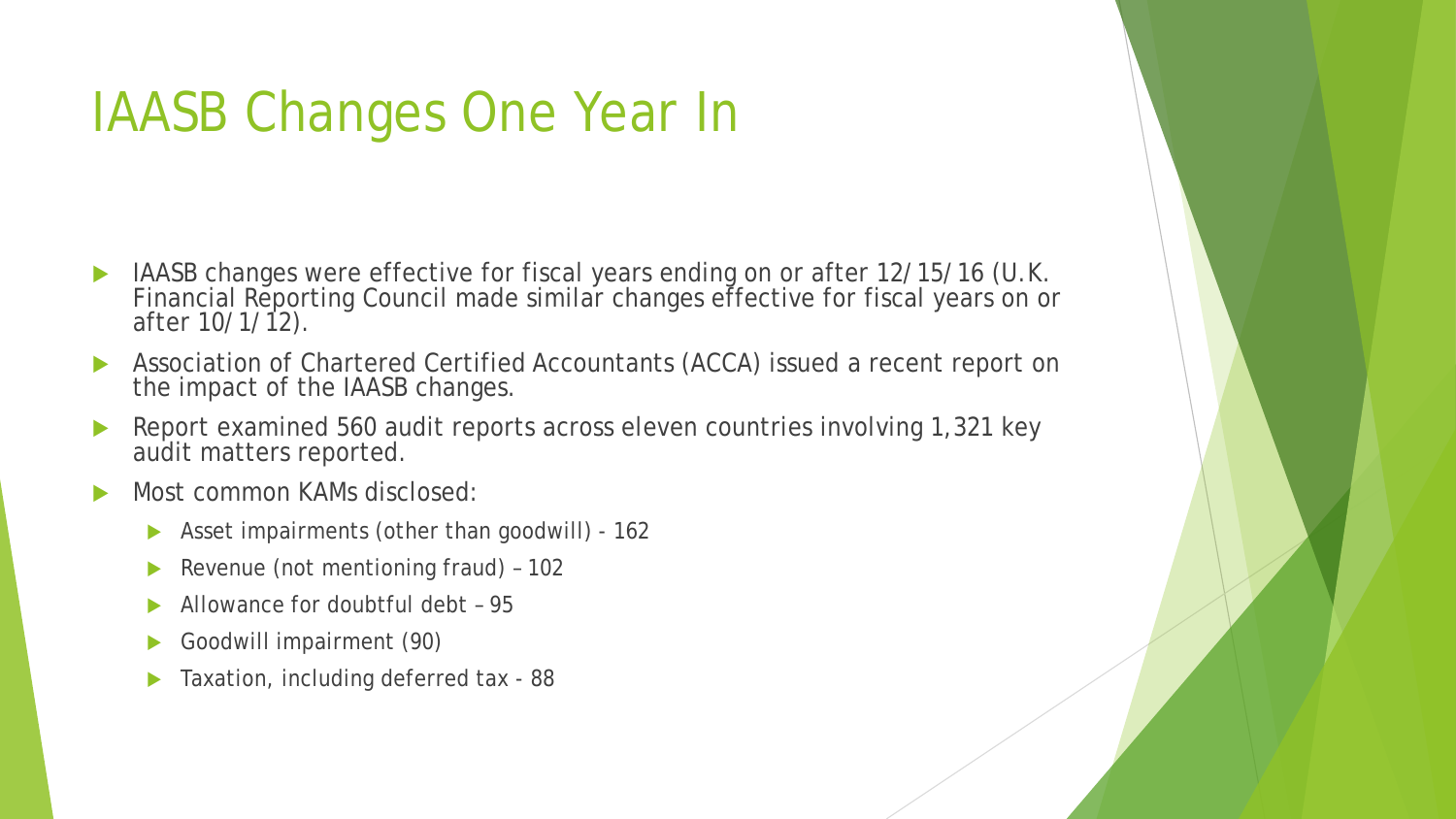## ACCA Report Key Findings

- The key finding of ACCA's report is that the benefits of KAMs go beyond better information for investors to encompass improved governance, better audit quality and enhanced corporate reporting.
- Specifically the report indicates:
	- KAMs encourage better conversations between the auditor and those charged with governance; this in turn contributes to better governance.
	- KAMs help the auditor to focus on the areas of the audit requiring the most careful judgement; this in turn contributes to higher audit quality.
	- KAMs give preparers incentives for revisiting financial reporting and disclosures in areas related to those KAMs. This in turn leads to better financial reporting.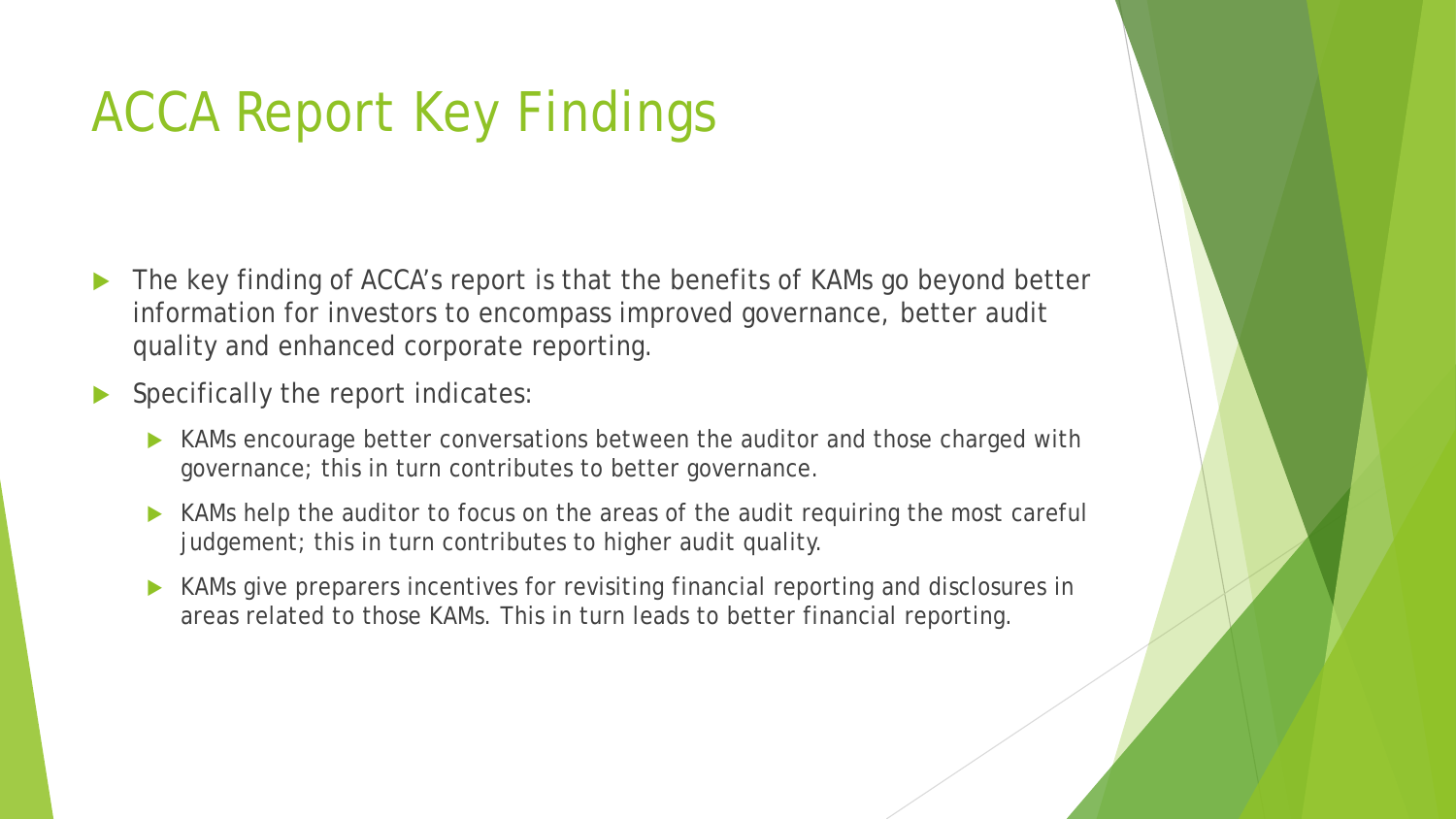### ACCA Malaysia Survey 2017

- ACCA worked with the Malaysian Institute of Accountants and The Securities Commission Malaysia to explore the impact of the first generation of the Enhanced Auditors' Report (EAR) issued in Malaysia, focusing on auditors' communication with audit committees, and on the perceptions and behavior of investors.
- Most of the audit committee members (78%) and investors (73%) surveyed agreed that the EAR is an improvement over the old format of the auditors' report.
- Audit committee discussions about financial reporting risks with auditors and management are more focused and robust, putting audit committees in a stronger position to ensure accountability on behalf of investors.
- The audit process has been strengthened through more visible audit partner involvement in discussions with audit committees, due to the need for in-depth deliberation and discussion of KAMs in particular.
- Management are making efforts to improve disclosures in the annual report, following discussion about KAMs.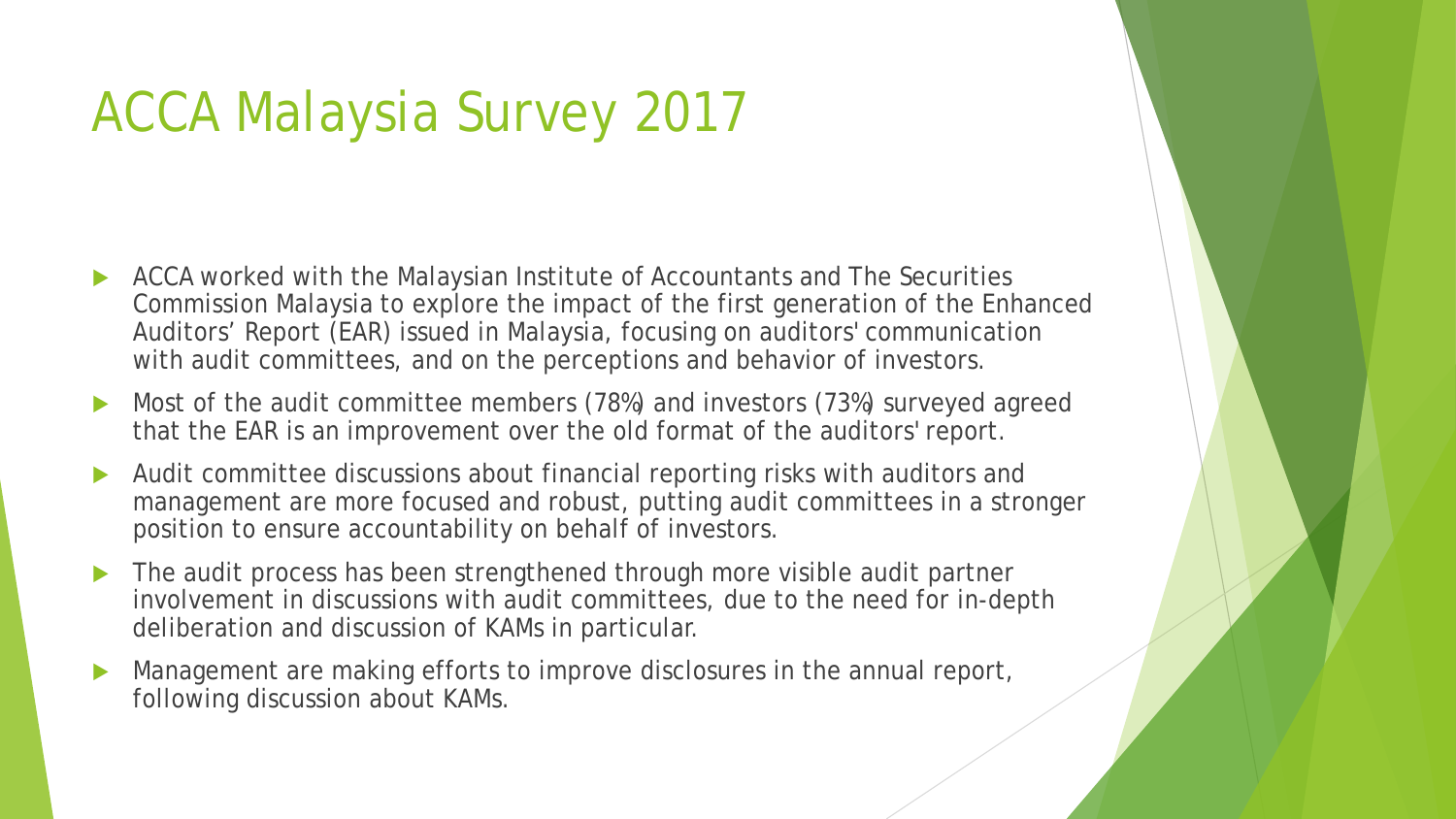### AICPA Proposed Changes

- On November 28, 2017, the AICPA Auditing Standards Board (ASB) issued an exposure document, Proposed Statements on Auditing Standards – Auditor Reporting. Comments are due by May 15, 2018.
- Changes would impact audit reports for privately held companies (except for KAMs).
- ASB is proposing changes similar to those undertaken by PCAOB and the IAASB:
	- Moving the Opinion to the first paragraph;
	- Adding an auditor statement of compliance with ethical responsibilities and independence;
	- Expanding the discussion of the auditor's responsibilities and the key features of an audit;
	- Expanding the description of management's responsibilities for preparing and fairly presenting the financial statements, and requiring the identification of those responsible for the oversight of the financial reporting process if they differ from those responsible for financial statement preparation;
	- Adding new reporting for other information included in an annual report;
	- Revising the reporting on the entities ability to continue as a going concern; and
	- Providing guidance when the communication of key audit matters is contractually required.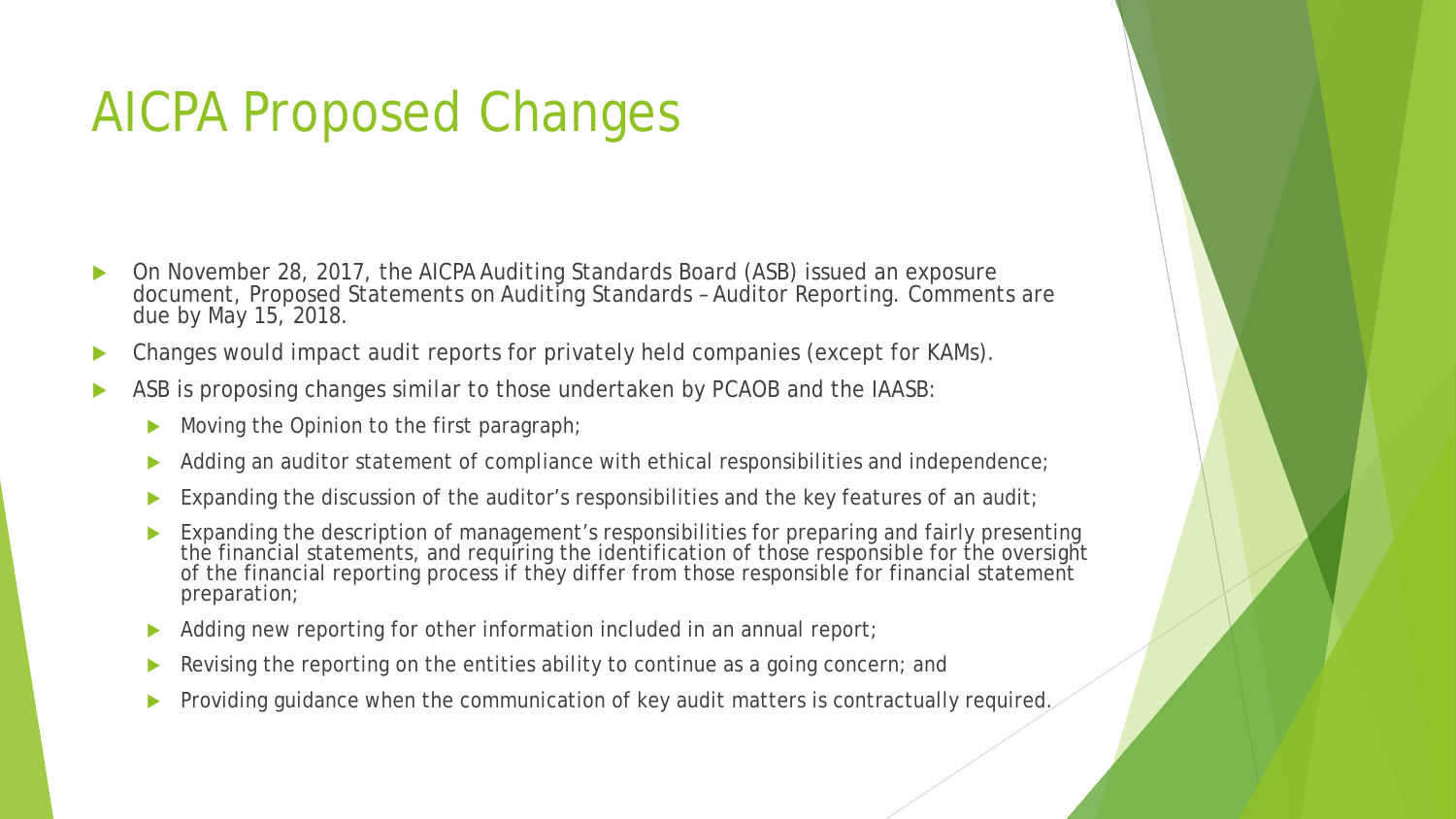## AICPA - Biggest Difference

- AICPA proposed requirement on KAMs was not expanded to privately held companies.
- Only provides a framework in which auditors of non-issuers may communicate KAMs.
- While communicating KAMs is not required for audits of non-issuers, it may be agreed to as part of the engagement. In that case, auditors would follow the rules in proposed Statement on Auditing Standards (SAS) *Communicating Key Audit Matters in the Independent Auditor's Report*.